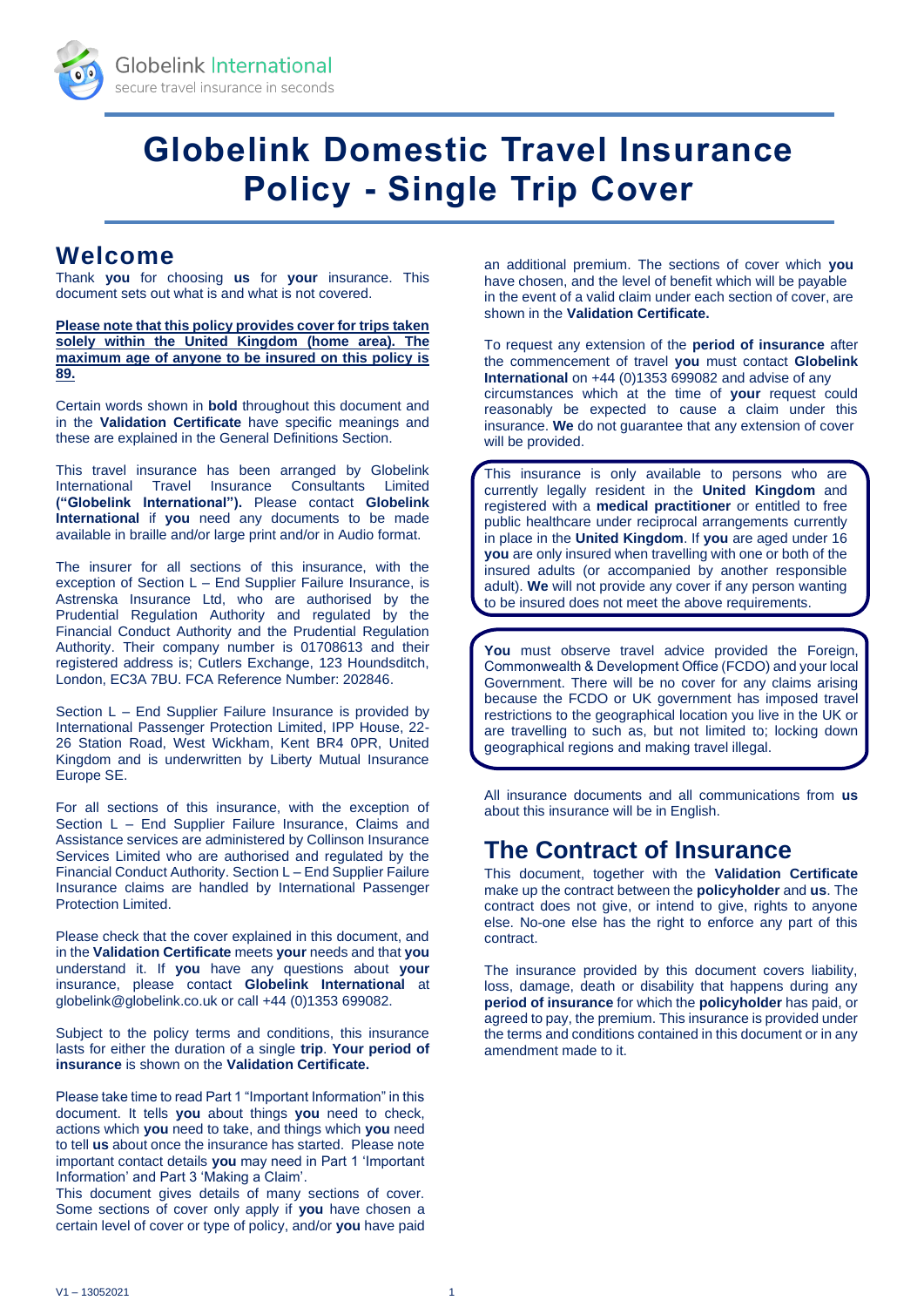# **PART 1 – IMPORTANT INFORMATION**

The Intermediary who arranged this insurance is:

**Globelink International Travel Insurance Consultants Limited (Globelink International).**

Alpi House, Suite 2, East Wing, 2<sup>nd</sup> Floor, Miles Gray Road, Basildon, Essex. SS14 3HJ.

Tel: +44 (0)1353 699082 / Email: [globelink@globelink.co.uk](mailto:globelink@globelink.co.uk)

**This is not a private medical insurance. If you need any emergency travel assistance, please contact us. Not contacting us, or not following our instructions, could affect your claim. Full details are shown under the Making a Claim Section.**

There are conditions which apply to the whole of this insurance and full details of these can be found under the General Conditions and Exclusions Section. There are also conditions which relate specifically to making a claim, and these can be found under the Making a Claim Section.

In the above Sections **you** will find conditions that **you** need to meet. If **you** do not meet these conditions, **we** may need to reject a claim payment or a claim payment could be reduced. In some circumstances the policy may be cancelled.

# **Declaration of Medical Conditions and Health Changes**

This travel insurance policy contains conditions and exclusions in relation to **your** health and of others who might not be travelling with **you** but whose well-being **your trip** may depend upon.

You must comply with the following conditions relating to **preexisting medical conditions** and health changes in order to have the full protection of this insurance. If **you** do not comply with these conditions, **we** may cancel the insurance, or refuse to deal with **your** claim or reduce the amount of any claim payment.

# **Pre-existing medical conditions**

It is a condition of this insurance that **you** will not be covered under Section A – Cancellation or curtailment charges, Section B – Medical, repatriation and other expenses, or Section C - Personal accident of this policy for any claims arising directly or indirectly from any **pre-existing medical condition** that **you** have unless the **pre-existing medical conditions** that **you** have are included in the list of "No Screen Conditions" shown in this policy and the words in brackets apply to **you**.

In relation to this policy, a **pre-existing medical condition** is:

- a) any respiratory condition (relating to the lungs or breathing), heart condition, stroke, Crohn's disease, epilepsy or cancer for which **you** have ever received treatment (including surgery, tests or investigations by a **medical practitioner** and prescribed drugs or medication);
- b) any disease, illness or injury for which **you** have received surgery, in-patient treatment or investigations in a hospital or clinic within the last twelve months;
- c) any disease, illness or injury for which **you** are taking prescribed drugs or medication;
- d) any disease, illness or injury for which **you** have received a terminal prognosis;
- e) any disease, illness or injury **you** are aware of but for which **you** have not had a diagnosis;
- f) any disease, illness or injury for which **you** are on a waiting list or have knowledge of the need for surgery, treatment or investigation at a hospital, clinic or nursing home.

# **No Screen Conditions**

**You** will be covered for any **pre-existing medical conditions** that **you** have, if they are included in this list and if the words in brackets apply to **you**. The condition must have been stable and well controlled for the last 12 months on medication administered by a **medical practitioner** and **you**  must not have required a hospital admission or referral to a specialist because of a worsening of **your** condition.

|           | • Acne                                                                                                                            |
|-----------|-----------------------------------------------------------------------------------------------------------------------------------|
|           | • ADHD - Attention Deficit Hyperactivity Disorder                                                                                 |
|           | • Any disabilities impairing mobility, vision or mental health                                                                    |
|           | providing you are accompanied by an appropriate carer for                                                                         |
|           | when any assistance is required                                                                                                   |
|           | • Arthritis - Juvenile, Osteoarthritis, Rheumatoid or Psoriatic                                                                   |
|           | Arthritis, Reiter's Syndrome, Rheumatism.                                                                                         |
|           | (There must have been no hospital admissions within the last                                                                      |
|           | 12 months.                                                                                                                        |
|           | The arthritis must not affect the back more than any other area                                                                   |
|           | of the body. You must not be taking more than 2 medications.                                                                      |
|           | You must not require any mobility aids, other than a walking                                                                      |
|           | stick.                                                                                                                            |
|           | There must have been no dislocations or any joint                                                                                 |
|           | replacements.                                                                                                                     |
|           | You must not be awaiting surgery. You must have no lung                                                                           |
|           | problems/respiratory disorders.)                                                                                                  |
|           | • Allergies (limited to Rhinitis, Chronic Sinusitis, Eczema, Food                                                                 |
|           | Intolerance & Hay Fever)                                                                                                          |
|           | • Asthma (providing it was diagnosed before age 50, and you                                                                       |
|           | are taking/using no more than 2 medications/inhalers and                                                                          |
|           | have not been admitted to hospital in the last year)                                                                              |
|           | • Bells Palsv                                                                                                                     |
|           |                                                                                                                                   |
|           | • Benign Positional Vertigo                                                                                                       |
|           | • Bladder Infection                                                                                                               |
|           | • Breast Cancer/Prostate Cancer (provided you:                                                                                    |
|           | were diagnosed more than 12 months ago                                                                                            |
|           | - have not had any chemotherapy or radiotherapy in the last 12                                                                    |
|           | months and the cancer has not spread outside the breast or                                                                        |
|           | prostate at any time                                                                                                              |
|           | - in the case of cancer of the prostate you must have a PSA of                                                                    |
|           | 3.0 or less)                                                                                                                      |
|           | • Bunions                                                                                                                         |
|           | • Carpal Tunnel Syndrome                                                                                                          |
|           |                                                                                                                                   |
|           | • Cataracts                                                                                                                       |
|           | • Coeliac Disease                                                                                                                 |
|           |                                                                                                                                   |
|           | • Congenital Blindness                                                                                                            |
|           | • Corneal Graft                                                                                                                   |
|           | • Cystitis (provided no ongoing treatment)                                                                                        |
|           | • Deafness                                                                                                                        |
|           | • Diabetes (providing there have been no complications such as                                                                    |
|           | impaired kidney function, heart disease, peripheral vascular                                                                      |
|           | disease, leg or foot ulcers, retinal damage, nerve damage, leg                                                                    |
|           | or foot amputation, liver damage)                                                                                                 |
|           | • Dry Eye Syndrome                                                                                                                |
|           | · Deep Vein Thrombosis (DVT) - Diagnosed more than 12                                                                             |
|           | months ago and currently stable and well controlled on anti-                                                                      |
|           | coaqulant (blood thinning) medication (such as Warfarin) taken                                                                    |
|           | purely as a DVT preventative and not related to any heart                                                                         |
|           | related condition. If you are being treated as a result of a                                                                      |
|           | pulmonary embolism or have been prescribed anti-coagulants                                                                        |
|           | as a result of being at high risk of blood clots due to an                                                                        |
|           | abnormal heartbeat (atrial fibrillation) or because of<br>a                                                                       |
|           | mechanical heart valve or similar cardiac device or having a                                                                      |
|           | blood clotting disorder (such as thrombophilia) or as a result of<br>a recent operation then there is no cover under this policy. |
|           |                                                                                                                                   |
| ٠         | Eczema                                                                                                                            |
|           | • Enlarged Prostate (benign only)                                                                                                 |
| $\bullet$ | <b>Essential Tremor</b>                                                                                                           |
|           | • Folate Deficiency                                                                                                               |
| $\bullet$ | <b>Fungal Nail Infection</b>                                                                                                      |
|           | • Gallbladder Removal (no complications)                                                                                          |
| $\bullet$ | <b>Gastric Reflux</b>                                                                                                             |
|           | • Glaucoma                                                                                                                        |
|           | • Goitre                                                                                                                          |
|           | • Gout                                                                                                                            |
|           |                                                                                                                                   |
|           | • Hay Fever                                                                                                                       |
|           | • Hiatus Hernia<br>• High Cholesterol                                                                                             |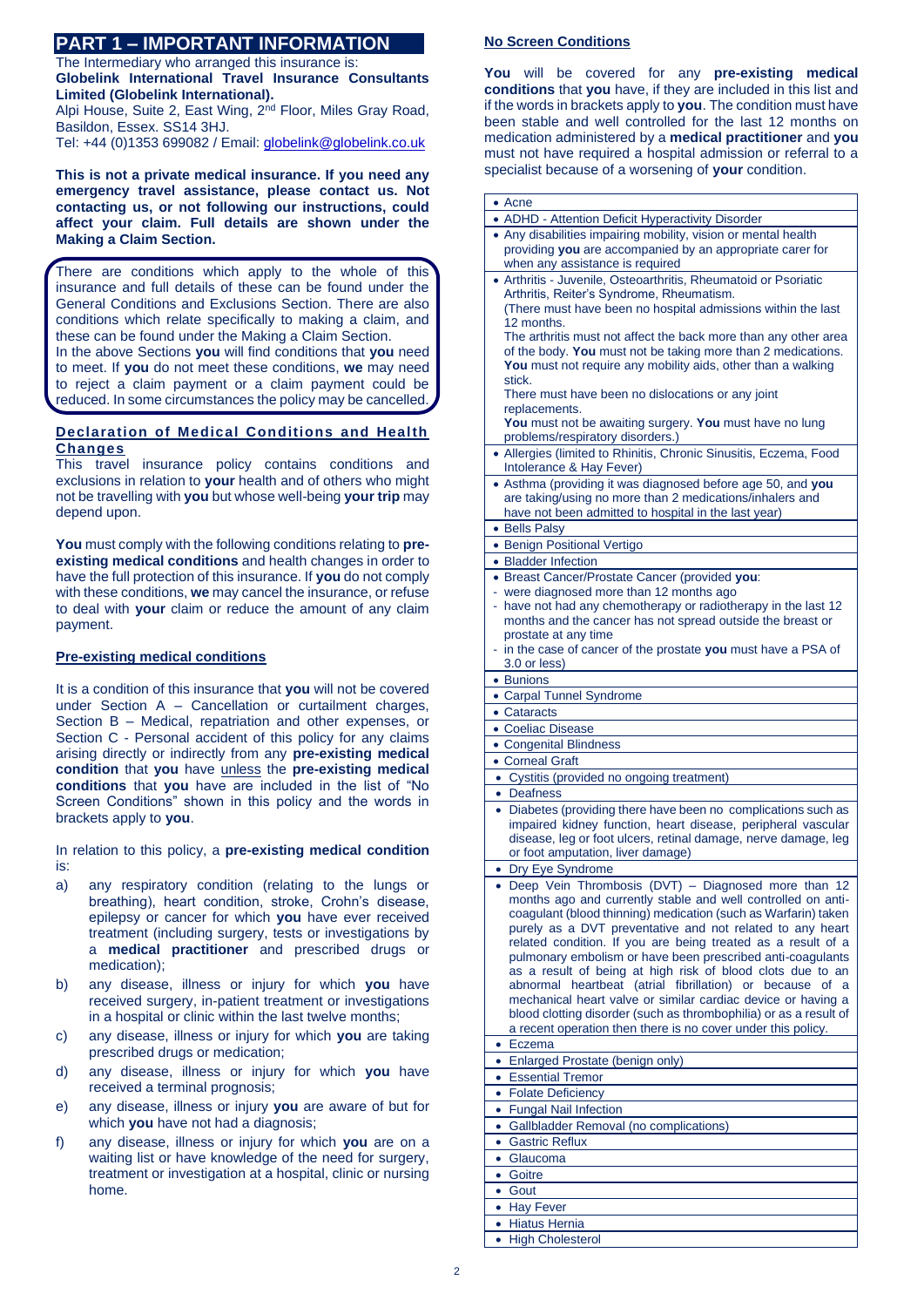| Hormone Replacement Therapy - HRT                             |
|---------------------------------------------------------------|
| Hypertension - High Blood Pressure                            |
| <b>Hypotension - Low Blood Pressure</b>                       |
| (Must not be associated with any underlying condition)        |
| Impetigo                                                      |
| <b>Insulin Resistance</b>                                     |
| <b>Macular Degeneration</b>                                   |
| Meniere's Disease                                             |
| <b>Migraine</b>                                               |
| Osteoporosis - Osteopenia, Fragile Bones                      |
| There must have been no broken bones within the last 5 years) |
| Pernicious Anaemia                                            |
| <b>Raynaud Disease</b>                                        |
| RSI (Repetitive Strain Injury/Tendinitis)                     |
| <b>Sinusitis</b>                                              |
| <b>Tendonitis</b>                                             |
| <b>Tinnitus</b>                                               |
| <b>Tonsillitis</b>                                            |
| Underactive or Overactive Thyroid                             |

### **Health Changes**

If **your** health changes after the start date of this insurance and the date **your** travel tickets or confirmation of booking were issued, **you** must contact **Globelink International** (see details below) to make sure cover is not affected.

Changes to **your** health which **we** need to know about are:

- details of any new **medical conditions you** have been diagnosed with; or
- changes in diagnosis of any existing **medical condition**; or
- changes in the treatment (including changes in medication) **you** are receiving for any existing **medical condition**.

**Globelink International: [globelink@globelink.co.uk](mailto:globelink@globelink.co.uk) +44 (0) 1353 699082 Office Hrs: 9am-5pm Mon to Fri (excl. public holidays)**

# **Exclusions Relating to Health and Medical Conditions**

There is no cover under Section A – Cancellation or curtailment charges, Section B – Medical, repatriation and other expenses, or Section C - Personal accident of this policy for any claims arising directly or indirectly from:

- a) Any **medical condition you** have with which a **medical practitioner** has advised **you** not to travel (or would have done so had **you** sought his/her advice), but despite this **you** still travel;
- b) Any surgery, treatment or investigations for which **you**  intend to travel outside of **your home area** to receive (including any expenses incurred due to the discovery of other **medical conditions** during and/or complications arising from these procedures);
- c) Any **medical condition** for which **you** are not taking the recommended treatment or prescribed medication as directed by a **medical practitioner**;
- d) **You** travelling against any health requirements stipulated by:
	- the airline with which you are travelling, by the airline's booking company, or by anyone else who provides services on behalf of the airline at the airport, or
	- any other **public transport** provider.

### **Pregnancy**

If **you** become pregnant, as confirmed by a **medical practitioner**, and **your** dates of travel fall within the 15 week period prior to the due date, then if **you** decide to cancel **your trip** and provided **you** contact **Globelink International** within 14 days of the confirmation of **your** pregnancy, **we** will provide cover for the **trip** cancellation under the terms and conditions of Section A - Cancellation or curtailment charges. If a claim is paid, **your** policy will terminate, and no further cover will be provided**. Globelink International** can be contacted at [globelink@globelink.co.uk](mailto:globelink@globelink.co.uk) or by calling +44 (0)1353 699082.

If **you** decide not to cancel **your trip**, cover under all sections of this policy will be provided under the standard terms and conditions as contained in this document. In relation to pregnancy, this means there is no cover under this policy in relation to pregnancy and/or childbirth unless during a **trip**:

- a) **you** suffer a **bodily injury**; or
- b) **you** contract an illness or disease; or<br>c) complications of any kind with the pre
- complications of any kind with the pregnancy occur.

Cover for the above events will continue until the end of the 25th week of pregnancy with the exception that if **you** are pregnant following a course of in vitro fertilisation (IVF) or are pregnant with twins or other multiple birth, cover for the above events will continue until the end of the 23rd week of pregnancy.

The policy will not cover any costs relating to pregnancy or childbirth beyond the above dates even if **you** are already travelling and are more than 25 weeks pregnant (more than 23 weeks if **you** have had a course of in vitro fertilisation (IVF) or are pregnant with twins or other multiple birth) and have approval to travel from a **medical practitioner**.

### **Important information you have given us**

In deciding to accept this insurance and in setting the terms and premium, **we** have relied on the information **you** have given **Globelink International**. **You** must take reasonable care to provide complete and accurate answers to the questions asked when the policy is taken out, changed or renewed (if applicable). If the information provided by **you** is not complete and accurate:

- **we** may cancel the policy and refuse to pay any claim, or;
- we may not pay any claim in full, or;
- **we** may revise the premium and/or change any **excess**; or;
- the extent of the cover may be affected.

### **We** will write to the **policyholder** if **we**:

- intend to cancel the policy; or
- need to amend the terms of the policy; or require the **policyholde**r to pay more for this insurance.

If **you** become aware that information **you** have given is incomplete or inaccurate, **you** must inform **Globelink International** as soon as possible. Contact details are given on page 2 of this document.

# **PART 2 GENERAL CONDITIONS AND EXCLUSIONS**

# **General Conditions**

# **The following conditions apply to the whole of this insurance.**

1. Other Insurance

 If, at the time of a valid claim under this policy there is another insurance policy in force which covers **you** for the same loss or expense (for example a Home Contents Policy), **we** may seek a recovery of some or all of **our** costs from the other insurer. **You** must give **us** any help or information **we** may need to assist **us** with **our** loss recoveries.

#### 2. Precautions

At all times **you** must take precautions to avoid injury, illness, disease, loss, theft or damage and take steps to safeguard **your** property from loss or damage and to recover property lost or stolen.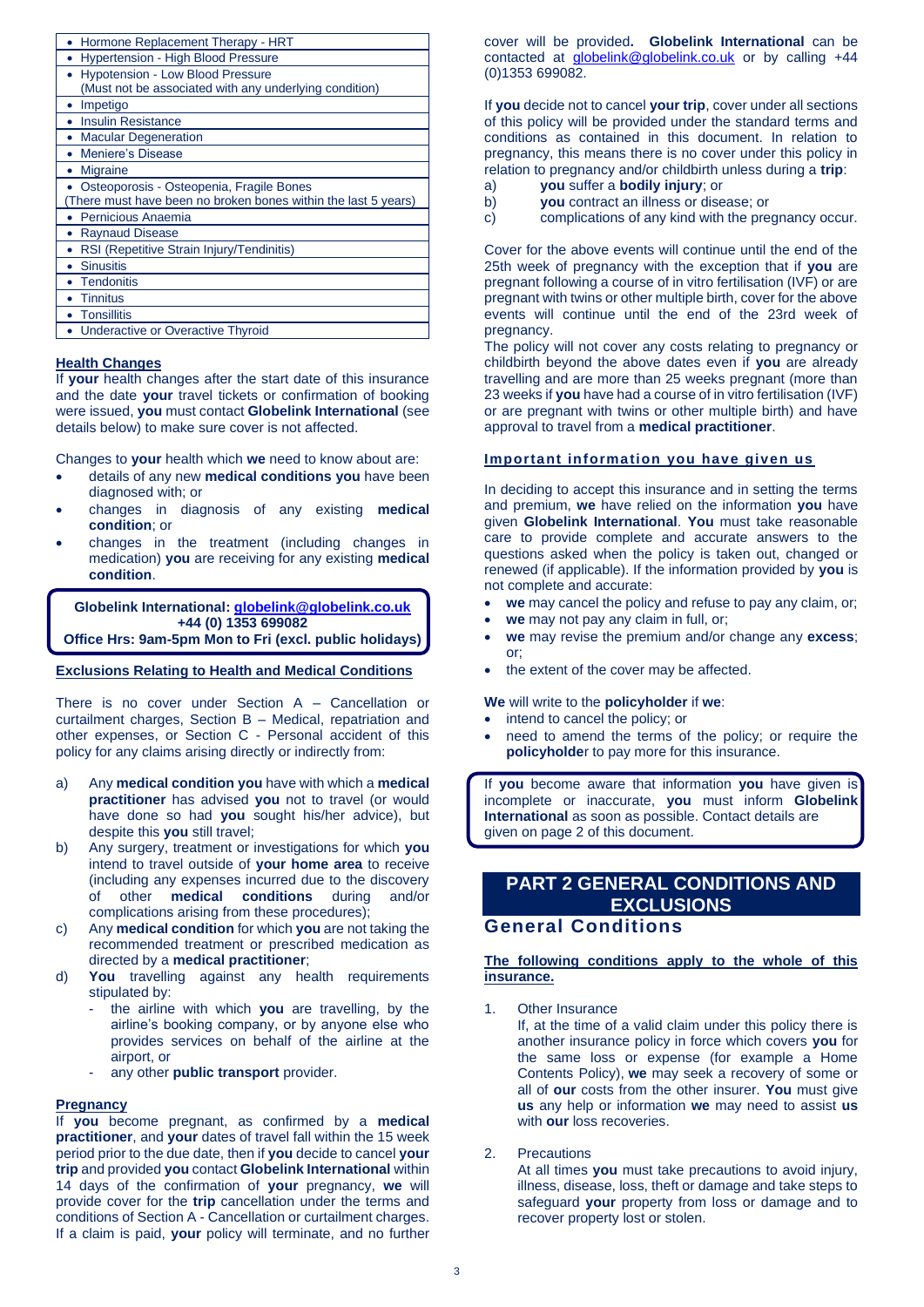# **General Exclusions**

# **The following exclusions apply to the whole of this insurance.**

**We** will not pay for claims arising directly or indirectly from:

1. Coronavirus (COVID-19): This policy does not cover any claim arising directly, or indirectly, from any coronavirus disease (including but not limited to COVID-19) or any related or mutated form of the virus. This includes the fear or threat of catching coronavirus, and the advice or action of any government not to travel or preventing travel.

This exclusion does not apply to losses under Section A – Cancellation or Curtailment charges, Events 1, 6 and 7, Section B – Medical, repatriation and other expenses, Section B1 – Hospital confinement benefit and Section D1 – Missed Departure, Events 5 and 6.

### 2. Participation in **winter sports**:

**Your** participation in **winter sports** unless the appropriate **winter sports** premium has been paid where required, then cover will apply for the **winter sports** specified in Appendix B for the period of the **trip**.

- 3. Professional sports or entertaining: Your participation in or practice of any professional sports or professional entertaining.
- 4. Other sports or activities: Your participation in or practice of any other sport or activity, **manual work**, driving any motorised vehicle in motor rallies or competitions or racing unless:

a) specified in the lists under Appendix A of this policy or

b) shown as covered in the **Validation Certificate** when the additional premium is paid to extend policy cover for specified activities.

5. Suicide, drug use, alcohol or solvent abuse and **you** putting **yourself** at risk: **Your** wilfully, self-inflicted injury or illness, suicide or

attempted suicide, sexually transmitted diseases, solvent abuse, alcohol abuse, drug use (other than drugs taken in accordance with treatment prescribed and directed by a **medical practitioner**, but not for the treatment of drug addiction), and **you** putting **yourself**  at risk (except in an attempt to save human life).

6. Unlawful action:

Your own unlawful action in the country in which the **trip** is taking place or any criminal proceedings against **you**.

- 7. Any other loss, damage or additional expense following on from the event for which **you** are claiming, unless **we** provide cover under this insurance.
- 8. Armed Forces:

Operational duties of a member of the Armed Forces (other than claims arising from authorised leave being cancelled due to operational reasons, as provided for under sub section 4."Specified Events" of Section A – Cancellation or curtailment charges).

- 9. **You** deciding to travel when the FCDO or UK government has imposed travel restrictions to the geographical location you live in the UK or are travelling to such as, but not limited to, locking down geographical regions and making travel illegal.
- 10. **Family** and **single parent cover** travel restrictions:

If **you** are aged under 16 **you** are only insured when travelling with one or both of the insured adults (or accompanied by another responsible adult). If **you** reach the age mentioned above during the **period of insurance**, cover will continue until the next renewal date but not after that.

### 11. **War** or acts of **terrorism**:

However, this exclusion shall not apply to losses:

(a) under Section B – Medical, repatriation and other expenses, Section B1 – Hospital confinement benefit and Section C –Personal accident, unless such losses are caused by nuclear, chemical or biological attack, **your** participation in **active war**, or the disturbances were already taking place at the beginning of any **trip;**

(b) under Section M –Travel Disruption (Force Majeure) if **you** purchased this insurance before the date the **force majeure** happened or commenced.

12. **You** engaging in **active war***.*

### 13. **Nuclear risks**.

14. Sonic bangs:

Loss, destruction or damage directly caused by pressure waves caused by aircraft and other aerial devices travelling at sonic or supersonic speeds.

15. Redundancy:

**We** will not pay a claim under Section A – Cancellation or Curtailment charges, if **you**, either at the time a holiday was booked, or at the time the policy was purchased, were under notice of redundancy from an employer.

16. **We** will not pay if the tour operator, or anyone **you** have made travel or accommodation arrangements with, fails to fulfil the holiday booking for any reason. However, this exclusion will not apply to the events covered under Section L – End Supplier Failure Insurance if the **policyholder** has chosen to include these covers under his/her policy and they are shown on the **Validation Certificate** Schedule of Cover.

# **PART 3 – MAKING A CLAIM**

# **Reporting all claims**

**You** must report any claim as soon as possible, preferably within 31 days of any incident which may lead to a claim under this insurance. Also, **you** must contact **us** as soon as **you** find out about any condition or circumstances which may cause a **trip** to be cancelled or cut short. If **you** need to make a claim, please contact **us**:

| -mail |  |
|-------|--|
|       |  |

**E-mail** [clmsEN@collinsoninsurance.com](mailto:clmsEN@collinsoninsurance.com)

**Telephone** +44 (0)333 333 6400

Opening hours: Monday – Friday, 9am – 5pm

### **Providing information to support your claim**

**You** will need to provide certain information to enable a claim to be fully assessed. This information will vary depending on which section of cover **you** are claiming under. Examples of the types of information **we** will need are given below, but there may be other evidence required from **you**.

Further details are given within each section of cover listed in Part 4 of this policy, and **our** claims handlers will tell **you**  exactly what information **you** need to give them in relation to **your** own claim.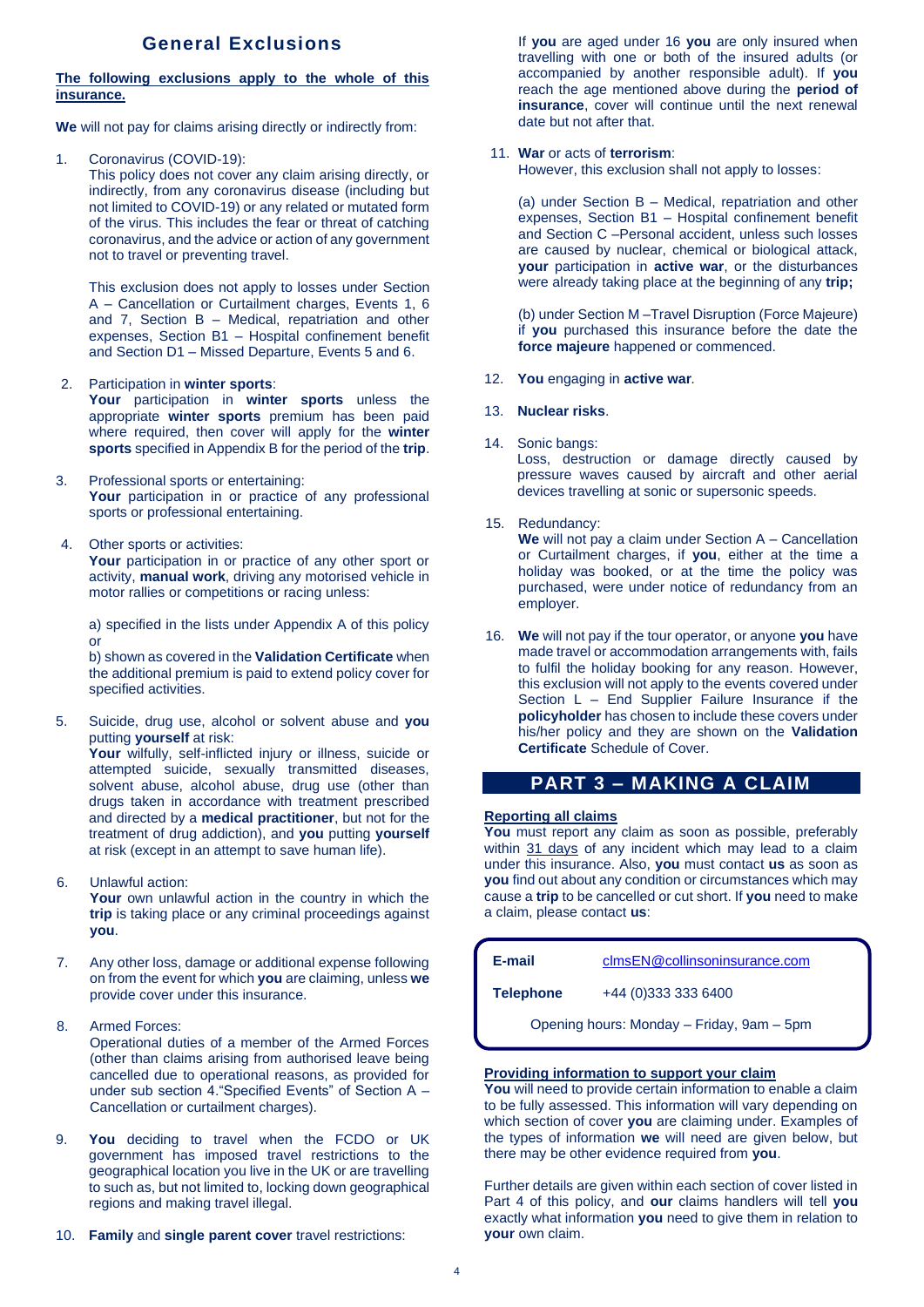**Unless we agree to pay for any information, the information will need to be provided at your own expense.**

| <b>Medical</b><br><b>Certificates</b>                                           | A medical certificate from the treating<br><b>practitioner</b> or a<br>consultant<br>medical<br>specialising in a relevant field explaining<br>why you required medical attention, were<br>unable to travel, forced to cancel, extend,<br>cut short or forfeit any pre-arranged plans<br>or paid for activities, or rearrange any travel<br>plans.                                                                                                                                                         |
|---------------------------------------------------------------------------------|------------------------------------------------------------------------------------------------------------------------------------------------------------------------------------------------------------------------------------------------------------------------------------------------------------------------------------------------------------------------------------------------------------------------------------------------------------------------------------------------------------|
| Police (or other<br>Authority)<br><b>Reports</b>                                | A report from the local police or other<br>relevant authority in the country where the<br>incident occurred<br>confirming<br>dates,<br>circumstances and further details of the<br>theft, attempted theft,<br>mugging,<br>loss,<br>damage, quarantine, lawful or unlawful<br>detention.                                                                                                                                                                                                                    |
| <b>Travel Tickets</b><br>& Baggage<br>Tags                                      | All travel tickets (including any unused<br>travel tickets) and <b>baggage</b> tags.                                                                                                                                                                                                                                                                                                                                                                                                                       |
| Receipts, Bills,<br>Valuations &<br>Proof of<br>Ownership                       | An original receipt, valuation or proof of<br>ownership<br>for<br>items,<br>currency<br>or<br>any kind<br>lost,<br>documents<br><b>of</b><br>stolen,<br>damaged, repaired, replaced, purchased or<br>hired<br>emergency temporary<br>as<br>replacements.                                                                                                                                                                                                                                                   |
| Confirmation<br>Letters,<br>Reports,<br><b>Invoices &amp;</b><br><b>Notices</b> | Confirmation of the loss, delay, failure,<br>cancellation or circumstance leading to the<br>claim in the form of a letter, invoice, report<br>notice<br>of cancellation<br>from<br>(as<br>or<br>appropriate) your tour operator or their<br>representative, airline, baggage handler,<br>provider,<br>retailer,<br>hotel<br>service<br>$\alpha$ r<br>accommodation<br>provider,<br>emergency<br>commanding officer,<br>service.<br>event<br>organiser, public transport provider or<br>relevant authority. |
| Death<br><b>Certificates</b>                                                    | For any claim involving your death or the<br>death of any related party the original death<br>certificate will be required.                                                                                                                                                                                                                                                                                                                                                                                |

# **Claims Conditions**

1. Claims procedure and notification: You must notify claims using the procedures and contact options detailed in this Making a Claim Section.

The claim notification must be made as soon as possible and preferably within 31 days following any **bodily injury**, illness, disease, incident, event, redundancy or the discovery of any loss, theft or damage which may lead to a claim under this insurance.

**You** must also tell **us** if **you** are aware of any writ, summons or impending prosecution. Every communication relating to a claim must be sent to **our**  claims handlers as soon as possible. **You**, or anyone acting on **your** behalf, must not negotiate, admit or repudiate (refuse) any claim without **our** claims handlers' permission in writing.

# 2. Claims evidence

**We** will require, at **your** own expense, all evidence needed to fully assess **your** claim. **We** may request and will pay for a post mortem examination if required in the event of accidental death.

3. Property

**You** must retain any property which is damaged, and if requested, send it to **us** at **your** own expense. If **we** pay a claim for the full value of the property and it is then recovered it will then become **our** property. **We** may refuse to reimburse **you** for any property for which **you**  cannot provide proof of ownership such as an original receipt, a valuation, user manual or bank or credit card statements.

4. Transferring of rights

**We** are entitled to take over any rights in the defence or settlement of any claim and to take proceedings in **your**  name for **our** benefit against any other party.

5. Fraudulent claims or misleading information

**We** take a robust approach to fraud prevention in order to keep premium rates down so that **you** do not have to pay for other people's dishonesty. If any claim made by **you**, or anyone acting on **your** behalf is fraudulent, deliberately exaggerated, or is intended to mislead, **we** may:

- not pay that claim; and
- recover (from the insured person involved in the claim) any payments made in respect of that claim; and
- terminate **your** insurance from the time of the fraudulent act; and
- inform the police of the act.

If **your** insurance is terminated from the time of the fraudulent act, **we** will not pay any claim for any incident which happens after that time and may not return any of the insurance premium(s) already paid.

# **PART 4 – THE COVER**

This document gives details of many sections of cover. Some sections of cover only apply if **you** have chosen a certain level of cover or type of policy, and/or paid an additional premium. The sections of cover which **you** have chosen, and the level of benefit which will be payable in the event of a valid claim under each section of cover, are shown in the **Validation Certificate**.

# **Policy Excesses**

Please note that under most sections of this insurance, claims will be subject to an **excess**. This means that **you** will be responsible for the first part of each and every claim per incident claimed for, under each section by each insured person, unless an additional premium has been paid so that an **excess** is not payable (as confirmed on the **Validation Certificate**).

If **family cover** or **single parent cover** applies then **we** will not apply more than two **excess** charges to any incident claimed for.

# **Section A – CANCELLATION OR CURTAILMENT CHARGES**

# **What is Covered**

**We** will pay **you** up to the amount shown in the **Validation Certificate** Schedule of Cover for any irrecoverable unused travel and accommodation costs, pre-booked excursion costs, and other pre-paid charges which **you** have paid or are contracted to pay, together with any additional travel expenses incurred if cancellation of the **trip** is unavoidable or the **trip** is **curtailed** before completion as a result of any of the following specified events: Specified Events

- 1. The death, **bodily injury**, illness, disease, or complications arising as a direct result of pregnancy of: a) **yourself**
	- b) any person who **you** are travelling or have arranged to travel with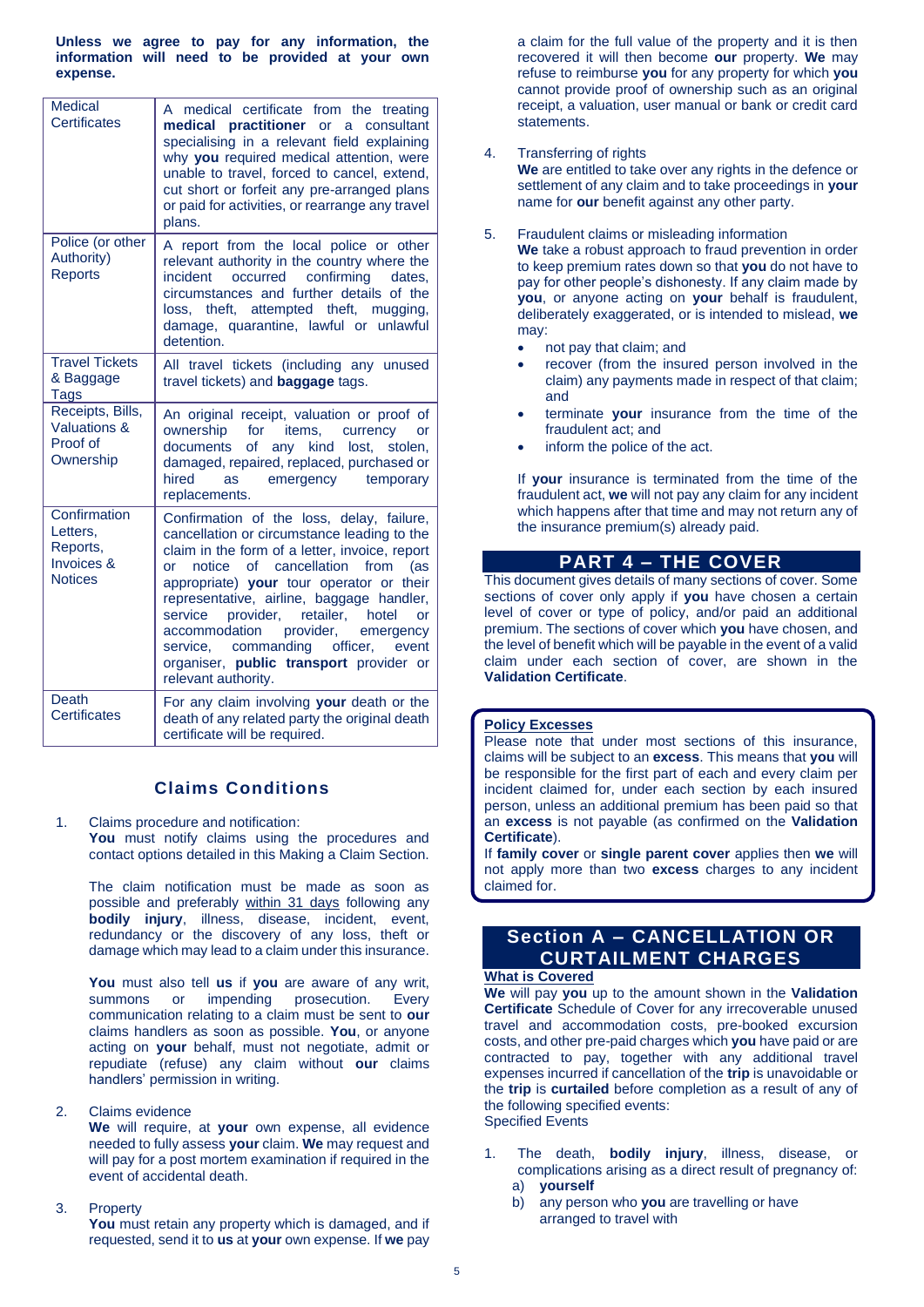- c) any person who **you** have arranged to stay with
- d) **your close relative**
- e) **your close business associate**.
- 2. **You** or any person who **you** are travelling with, or have arranged to travel with, are called as a witness at a Court of Law or called for jury service attendance.
- 3. **Your** redundancy or the redundancy of any person who **you** are travelling with or have arranged to travel with. The redundancy must qualify for payment under current redundancy payment legislation in the **United Kingdom**, and at the time of booking the **trip** there must have been no reason to believe anyone would be made redundant.
- 4. **You**, or any person who **you** are travelling or have arranged to travel with, are a member of the Armed Forces, Territorial Army, Police, Fire, Nursing or Ambulance Services or an employee of a Government Department and have authorised leave cancelled or are called up for operational reasons, provided that the cancellation or **curtailment** could not reasonably have been expected at the time when the **policyholder** purchased this insurance or at the time of booking any **trip**.
- 5. The police or other authorities requesting **you** to stay at or return to **your home** due to serious damage to **your home** caused by fire, aircraft, explosion, storm, flood, subsidence, fallen trees, collision by road vehicles, malicious people or theft.
- 6. **You** are placed in **compulsory quarantine** whilst on **your** trip for a minimum of 24 hours by instruction of a **medical practitioner**. There is no cover if this instruction has been imposed on a community, geographic location or vessel by any government or public authority.
- 7. If at **your** departure point from **your home area**, **you** are tested and receive a positive result for coronavirus (COVID-19), following which you are not permitted to continue your trip.
- 8. The cancellation of a **special event**, providing that the event was the main purpose of the trip.

**If your claim relates to illness due to coronavirus (COVID-19); for your cancellation claim to be valid, we require evidence in writing that you, or the person causing you to cancel the trip, received a positive test result within 14 days before the start date of your trip. For curtailment claims, we require evidence in writing that you, or the person causing you to curtail the trip, received a positive test result and that it is necessary for you to curtail your trip.**

# **Special Conditions Relating to Claims**

- 1. **You** must get (at **your** own expense) a medical certificate from a **medical practitioner and our** prior approval to confirm the necessity to return **home,** prior to **curtailment** of the **trip** due to death, **bodily injury**, illness, disease or complications arising as a direct result of pregnancy.
- 2. If **you** fail to notify the travel agent, tour operator or provider of transport or accommodation as soon as **you**  find out it is necessary to cancel the **trip,** the amount **we**  will pay will be limited to the cancellation charges that would have been payable had such notification taken place.
- 3. If **you** cancel the **trip** due to **bodily injury**, illness, disease or complications arising as a direct result of pregnancy, **you** must provide (at **your** own expense) a medical certificate from a **medical practitioner** stating that this necessarily and reasonably prevented **you**  from travelling.

### **What is Not Covered**

# **The General Exclusions and the exclusions below both apply to Section A – Cancellation or Curtailment Charges**

- 1. The **excess** shown in the **Validation Certificate**  Schedule of Cover.
- 2. Any claims arising directly or indirectly from:
	- a) Redundancy caused by or resulting from misconduct leading to dismissal or resignation or voluntary redundancy, or where **you** received a warning or notification of redundancy before this insurance was purchased or at the time of booking any **trip**
		- b) Circumstances known to **you** before this insurance was purchased, or at the time of booking any **trip,** which could reasonably have been expected to lead to cancellation or **curtailment** of the **trip**.
- 3. Travel tickets paid for using any airline mileage or supermarket reward scheme, for example Air Miles, unless specific evidence of the monetary value of the tickets can be provided.
- 4. Accommodation costs paid for using any Timeshare, Holiday Property Bond or other holiday points scheme unless specific evidence of the monetary value of the accommodation costs can be provided.
- 5. Annual maintenance fees/charges for time share holidays or properties.
- 6. Any claim relating to **you** not wanting to travel or to continue with **your trip**.
- 7. Any claim resulting from **your** inability to travel due to **your** failure to hold, obtain or produce a valid passport or any required visa in time for **your trip.**
- 8. Any claim in respect of unused pre-paid return journey costs, such as flight, ferry, train or other travel costs when **we** have paid to repatriate **you**.
- 9. Any claims related directly or indirectly to coronavirus (COVID-19) apart from "What is Covered" Events 1, 6 and 7.
- 10. If you purchase this policy or book a **trip** after receiving a positive coronavirus (COVID-19) test result or while waiting for a coronavirus (COVID-19) test result and your trip starts within 14 days.
- 11. Claims due to coronavirus (COVID-19) arising from **you** following advice from a government to self-isolate. This includes, but is not limited to, **you** receiving a letter advising self-isolation for **you** or a family member, or **you** are contacted by a track and trace service.
- 12. The cost of any medical tests.
- 13. Claims where the same event is paid under Section D1 – Missed Departure.
- 14. Any claims due to the cancellation of a **special event** if you were aware that the event was likely to be cancelled at the time of taking out this insurance.

**You** should also refer to "Declaration of Medical Conditions and Health Changes" and "Exclusions relating to Health and Medical Conditions" on pages 2-3 of this policy.

# **Section B – MEDICAL REPATRIATION AND OTHER EXPENSES**

# **What is Covered**

**We** will pay **you** up to the amount shown in the **Validation Certificate** Schedule of Cover for the following expenses which are necessarily incurred during **your trip** as a result of **you** suffering unforeseen **bodily injury**, illness, disease and/or **compulsory quarantine**:

- 1. If **you** die within **your home area**, the additional cost of returning **your** ashes or body to a chosen funeral director within **your home area**, up to a maximum of £1,000.
- 2. Additional transport and/or accommodation expenses incurred, up to the standard of **your** original booking (for example full or half board, bed and breakfast, self-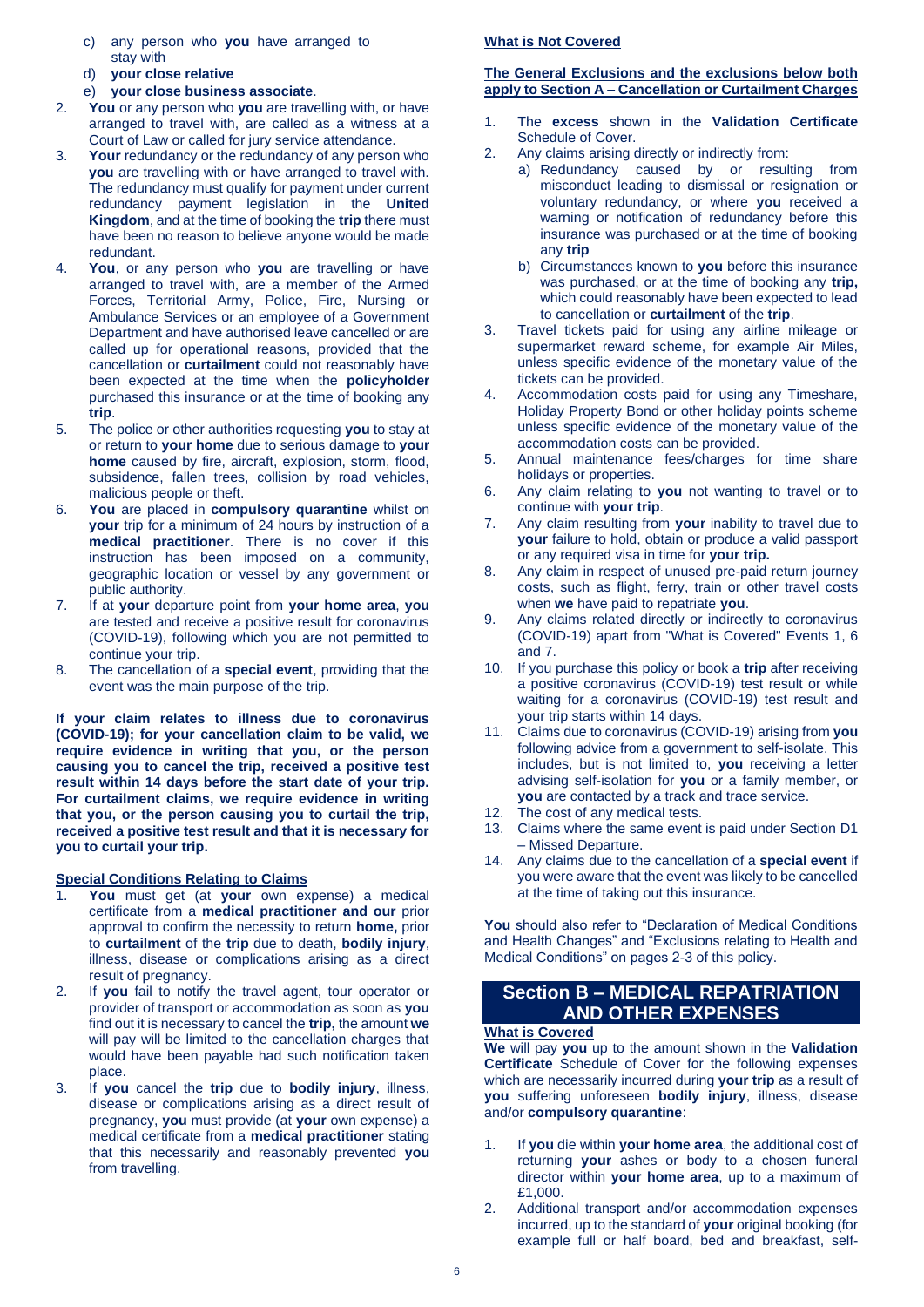catering or room only), if it is medically necessary for **you** to stay beyond **your** scheduled return date. This includes, with the prior authorisation of **us**, additional transport and/or accommodation expenses for a travelling companion, friend or **close relative** to stay with you or travel to **you** from the **United Kingdom** or escort **you**. Also, additional travel expenses to return **you** to **your home** or a suitable hospital nearby if **you**  cannot use the return ticket.

3. With the prior authorisation of **us**, the additional costs incurred in the use of air transport or other suitable means, including qualified attendants, to repatriate **you** to **your home** if it is medically necessary. These expenses will be for the identical class of travel utilised on the outward journey unless **we** agree otherwise. If **we** agree to repatriate **you, we** will also return your vehicle and pet(s) to **your home** up to a maximum of £500.

### **Special Conditions Relating to Claims**

1. **You** must tell **us** as soon as possible of any **bodily injury**, illness or disease which necessitates **your** admittance to hospital as an in-patient or before any arrangements are made for **your** repatriation.

### **What is Not Covered**

### **The General Exclusions and the exclusions below both apply to Section B – Medical, Repatriation and Other Expenses**

- 1. The **excess** shown in the **Validation Certificate** Schedule of Cover.
- 2. Any costs incurred for any medical treatment or medication.
- 3. Normal pregnancy, without any accompanying **bodily injury**, illness, disease or complication. This section is designed to provide cover for unforeseen events, accidents, illnesses and diseases and normal childbirth and pregnancy would not constitute an unforeseen event or illness.
- 4. Any claims arising directly or indirectly for:
	- a) Treatment or services provided by a health spa, convalescent or nursing home or any rehabilitation centre unless agreed by **us**.
	- b) Any costs incurred by **you** to visit another person in hospital.
	- c) Any expenses incurred after **you** have returned to **your home**.

**You** should also refer to "Declaration of Medical Conditions and Health Changes" and "Exclusions Relating to Health and Medical Conditions on pages 2-3 of this policy.

# **Section B1 – HOSPITAL CONFINEMENT BENEFIT**

# **What is Covered**

**We** will pay **you** the amount shown in the **Validation Certificate** Schedule of Cover for every complete 24 hours **you** have to stay in hospital as an in-patient, up to the maximum amount shown in the **Validation Certificate**  Schedule of Cover as a result of **bodily injury**, illness or disease **you** sustain.

**We** will pay the amount above in addition to any amount payable under Section B – Medical, repatriation and other expenses. This payment is meant to help **you** to pay for additional expenses such as taxi fares and phone calls incurred by **your** visitors during **your** stay in hospital.

# **Special Conditions Relating to Claims**

1. **You** must tell **us** as soon as possible of any **bodily injury**, illness or disease which necessitates **your** admittance to hospital as an in-patient on the orders of a **medical practitioner**.

### **What is Not Covered**

### **The General Exclusions and the exclusions below both apply to Section B1 – Hospital Confinement Benefit**

- Any claims arising directly or indirectly from any additional period of hospitalisation:
	- a) relating to treatment or surgery, including exploratory tests, which are not directly related to the **bodily injury**, illness or disease which necessitated **your** admittance into hospital.
	- b) following **your** decision not to be repatriated after the date when, **in our** opinion, it is safe to do so.

# **Section C – PERSONAL ACCIDENT**

**For the purposes of this Section C the following have the following meanings:**

- Item 1 accidental death
- Item 2 **loss of limb** or **loss of sight**
- Item 3 **permanent total disablement**

# **What is Covered**

**We** will pay one of the benefits shown in the **Validation Certificate** Schedule of Cover if **you** sustain **bodily injury**  which solely and independently of any other cause, results within two years in **your** death, **loss of limb, loss of sight** or **permanent total disablement.**

#### **Special Conditions Relating to Claims**

**Our medical practitioner** may examine **you** as often as he/she considers necessary if **you** make a claim.

### **PROVISIONS**

- 1. Benefit is not payable to **you**:
- a) Under more than one of items 1, 2 or 3.
- b) Under item 3. until one year after the date **you** sustain **bodily injury**
- 2. Item 1 will be paid to **your** estate.

# **What is Not Covered**

### **The General Exclusions and the exclusions below both apply to Section C – Personal Accident**

**You** should also refer to "Declaration of Medical Conditions and Health Changes" and "Exclusions Relating to Health and Medical Conditions" on pages 2- 3 of this policy.

# **Section D – TRAVEL DELAY AND ABANDONMENT**

# **What is Covered**

a) If, due to one of the Specified Events below, the departure of the **public transport** on which **you** are due to travel is delayed at the final departure point for at least 12 hours from the scheduled time of departure, then provided **you** still travel **we** will pay the amount shown in the **Validation Certificate** Schedule of Cover.

#### Specified Events

- 1. An accident involving, or the mechanical breakdown of, or a technical fault occurring in, the vehicle on which **you** are booked to travel.
- 2. Strike, industrial action or adverse weather conditions.

The amount **we** will pay for a) the first full completed 12 hours of delay, and b) each additional full 12 hours of delay is as shown in the **Validation Certificate** Schedule of Cover. This benefit is intended to help **you** to pay for telephone calls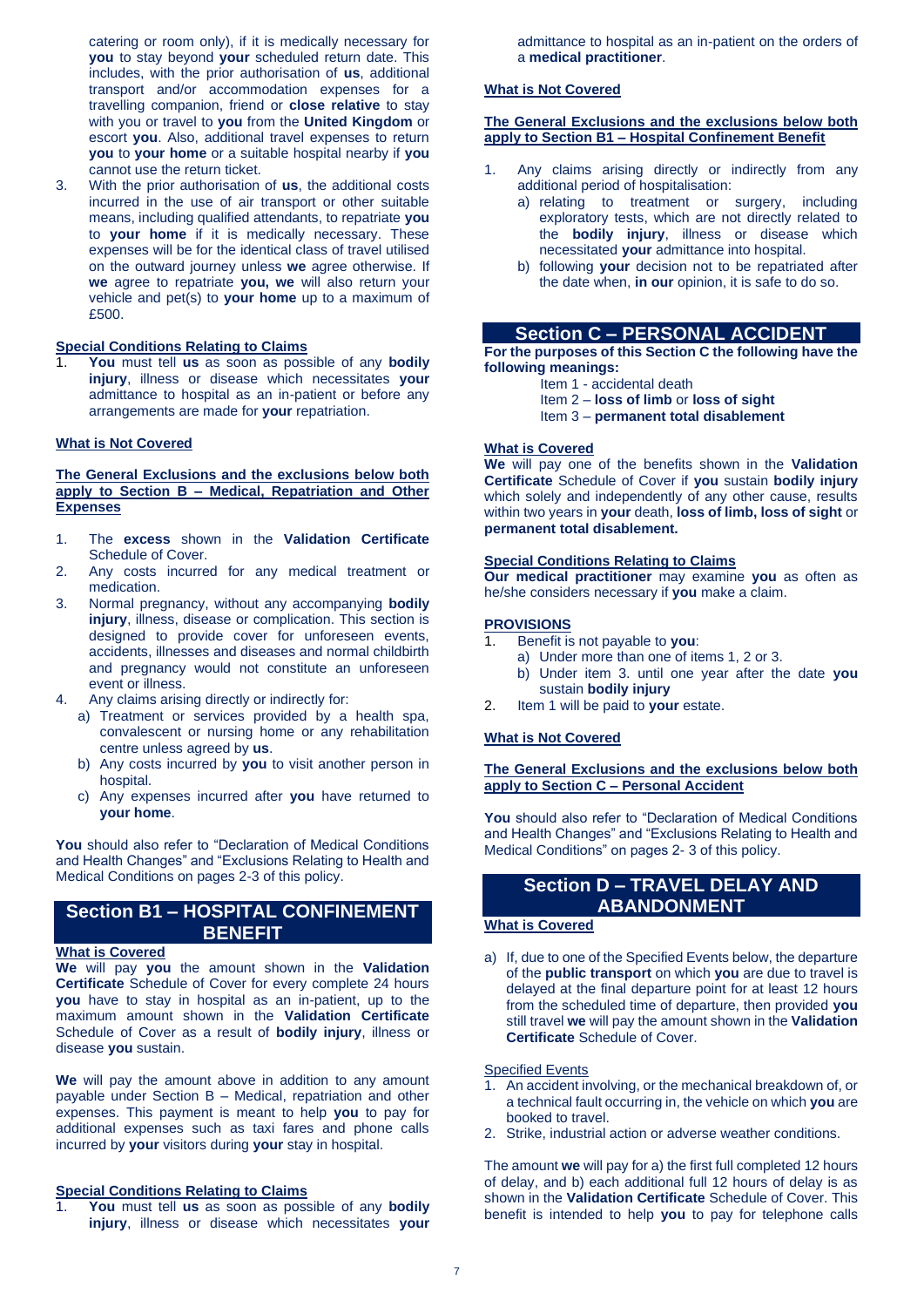made, and meals and refreshments purchased, during the delay.

- b) If, due to one of the Specified Events above, **your** prebooked **public transport** is delayed at the final departure point for 24 hours, or if such **public transport** is cancelled, and **you** decide to cancel **your trip** before departure, then in addition to a payment for travel delay, **we** will pay up to the amount shown in the **Validation Certificate** Schedule of Cover for any irrecoverable unused travel and accommodation costs and other prepaid charges which **you** have paid or are contracted to pay.
- c) If **you** decide to continue to travel following a delay of at least 12 hours due to one of the Specified Events above, **we** will also reimburse **you** up to the amount shown in the **Validation Certificate** Schedule of Cover for the cost of any pre-booked and pre-paid event(s) which **you** were unable to attend due to the travel delay.

### **Notes**:

- If the same expenses are covered under Section D1 (Missed Departure), **you** can only claim under one section of this insurance for the same event.
- There is no cover under c) above if the sole purpose of **your trip** is to attend a pre-booked and pre-paid event. Cover can be purchased separately for any such **trip(s)**.

### **Special Conditions Relating to Claims**

- 1. **You** must check in according to the itinerary given to **you**.
- 2. **You** must get written confirmation, at **your** own expense, from the relevant **public transport** provider of the number of hours of delay and the reason for the delay.
- 3. **You** must comply with the terms of contract of the travel agent, tour operator, or transport provider.
- 4. **You** must have a fixed travel ticket with a defined departure time. Flexible tickets with no fixed departure time will not be covered.

### **What is Not Covered**

#### **The General Exclusions and the exclusions below both apply to Section D – Travel Delay and Abandonment**

- 1. The **excess** shown in the **Validation Certificate** Schedule of Cover. The **excess** only applies to abandonment claims.
- 2. Any claims arising directly or indirectly from strike or industrial action existing or being publicly announced by the date the **policyholder** purchased this insurance or at the time of booking any **trip**.
- 3. Any claims arising directly or indirectly from an aircraft or sea vessel being withdrawn from service (temporarily or otherwise) on the recommendation of the Civil Aviation Authority, Port Authority or any such regulatory body in a country to/from which **you** are travelling.
- 4. Any claim for reimbursement of the cost of pre-booked and pre-paid event(s) where the sole purpose of **your trip** was to attend such event(s).
- 5. Any claim for any delay where **you** have purchased a travel ticket without a fixed departure time, e.g. a flexible train ticket allowing **you** to travel at any time.

# **Section D1 – MISSED DEPARTURE**

#### **What is Covered**

a) If, due to one of the Specified Events listed below, **you**  fail to arrive at the departure point in time to board the **public transport** on which **you** are booked to travel, **we** will pay **you** up to the maximum amount shown in the **Validation Certificate** Schedule of Cover for any necessary additional accommodation (room only) and travel expenses incurred in reaching **your** destination or returning **home**.

# Specified Events

- 1. The failure of other **public transport**.
- 2. An accident involving, or the mechanical breakdown of, or a technical fault occurring in, the vehicle in which **you** are travelling.
- 3. An accident or breakdown happening ahead of **you** on a motorway or dual carriageway which causes an unexpected delay to the vehicle in which **you** are travelling.
- 4. Strike, industrial action or adverse weather conditions.
- 5. **You** arrive at your departure point at the recommended time to complete pre-boarding checks, but miss **your**  booked transportation due to:
	- a. failing a health screening prior to
		- boarding; or
	- b. waiting for the results of unplanned medical tests administered at **your** departure point.
- b) If, as a result of one of the Specified Events listed above, **you** are unable to attend any pre-booked and pre-paid event(s) due to missing the departure of the **public transport** on which **you** are booked to travel for the international outbound and return legs of **your trip**, and/or any subsequent outbound or return connecting **public transport**, **we** will reimburse **you** up to the maximum amount shown in the **Validation Certificate** Schedule of Cover for the cost of such pre-booked and pre-paid event(s).

Before you make independent arrangements to continue **your trip** at an additional cost, **you** must discuss this with **your** airline or holiday provider as they may be able to provide assistance to continue **your** journey.

#### **Notes**:

- If the same expenses are covered under Section D (Travel Delay and Abandonment), **you** can only claim under one section of this insurance for the same event.
- There is no cover under c) above if the sole purpose of **your** trip is to attend a pre-booked and pre-paid event. Cover can be purchased separately for any such **trip(s)**.

### **Special Conditions Relating to Claims**

- 1. There must be a minimum of 2 and a half hours between the scheduled arrival time of the **public transport** on which **you** have travelled and the scheduled departure time of the subsequent outbound or return connecting **public transport**.
- 2. If **you** make a claim caused by any delay happening on a motorway or dual carriageway, **you** must get, at **your** own expense, confirmation or proof of the incident happening, and of the location, reason for and duration of the delay.
- 3. **You** must have a fixed travel ticket with a defined departure time. Flexible tickets with no fixed departure time will not be covered.

# **What is Not Covered**

### **The General Exclusions and the exclusions below both apply to Section D1 – Missed Departure**

- 1. The excess shown in the **Validation Certificate** Schedule of Cover.
- 2. Any claims arising directly or indirectly from strike or industrial action existing or being publicly announced by the date the **policyholder** purchased this insurance or at the time of booking any **trip**.
- 3. Any claims arising directly or indirectly from an aircraft or sea vessel being withdrawn from service (temporarily or otherwise) on the recommendation of the Civil Aviation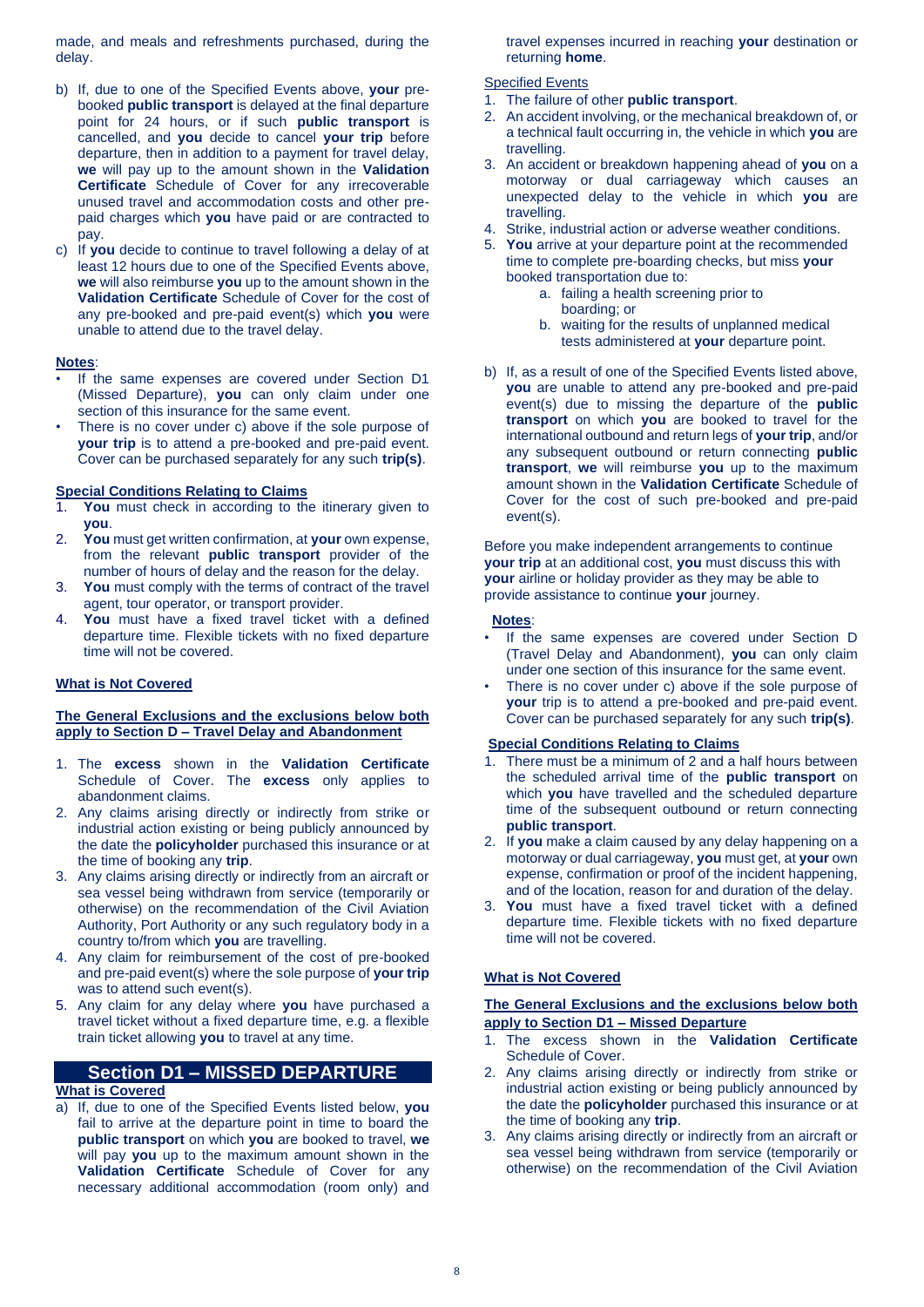Authority, Port Authority or any such regulatory body in a country to/from which **you** are travelling.

- 4. Claims arising directly or indirectly from an accident to or breakdown of the vehicle in which **you** are travelling when a repairer's report or other evidence is not provided.
- 5. Claims arising directly or indirectly from breakdown of any vehicle owned by **you** which has not been serviced and maintained in accordance with the manufacturer's **instructions**
- 6. Additional expenses where the scheduled **public transport** provider has offered alternative travel arrangements within 24 hours of the original departure time and of a comparable standard and duration.
- 7. Any claim for reimbursement of the cost of pre-booked and pre-paid event(s) where the sole purpose of **your trip** was to attend such event(s).
- 8. Any claims related directly or indirectly to coronavirus (COVID-19) apart from "What is Covered" event 5.
- 9. If **you** purchase this policy or book a **trip** after receiving a positive coronavirus (COVID-19) test result or while waiting for a coronavirus (COVID-19) test result and **your trip** starts within 14 days.
- 10. The cost of any medical tests.
- 11. Claims where the same event is paid under Section A Cancellation or Curtailment charges.
- 12. Any claim for any missed departure where **you** have purchased a travel ticket without a fixed departure time, e.g. a flexible train ticket allowing **you** to travel at any time.

# **Section E - BAGGAGE**

Please Note: Under this policy "**baggage**" means the following:

Luggage, clothing, personal belongings, **valuables** and other articles which belong to **you** (or for which **you** are legally responsible) which are worn, used or carried by **you** during any **trip**.

However, certain equipment and specific items are not covered. Please see exclusion 5 on page 11 for a full list of equipment and specific items which are not covered.

# **What is Covered**

1. **We** will pay **you** up to the amount shown in the **Validation Certificate** Schedule of Cover for the accidental loss of, theft of or damage to **baggage**. The amount payable will be the value at today's prices less a deduction for wear, tear and depreciation (loss of value).

The maximum **we** will pay **you** for the following items is:

- a) the amount shown in the **Validation Certificate**  Schedule of Cover for any one article, pair or set of articles
- b) the amount shown in the **Validation Certificate** Schedule of Cover in total for all **valuables**
- c) the amount shown in the **Validation Certificate** Schedule of Cover in total for all spectacles and sunglasses.
- 2. **We** will also pay **you** up to the amount shown in the **Validation Certificate** Schedule of Cover for the emergency replacement of clothing, medication and toiletries if **your baggage** is temporarily lost in transit during the outward journey and not returned to **you**  within 12 hours, as long as **we** receive written confirmation from the **public transport** provider, confirming the number of hours the **baggage** was delayed.

If the loss is permanent, **we** will deduct the amount paid from the final amount to be paid under this section.

### **Special Conditions Relating to Claims**

- **You** must report to the local police in the country where the incident occurred within 24 hours of discovery, or as soon as practicable after that and get (at **your** own expense) a written report of the loss, theft or attempted theft of all **baggage**.
- 2. If **baggage** is lost, stolen or damaged while in the care of a **public transport** provider, authority, hotel or **your**  accommodation provider **you** must report details of the loss, theft or damage to them in writing and get (at **your**  own expense) written confirmation.
- 3. If **baggage** is lost, stolen or damaged whilst in the care of an airline **you** must:
	- a) get a Property Irregularity Report from the airline.
	- b) give written notice of the claim to the airline within the time limit contained in their conditions of carriage (please retain a copy).
	- c) keep all travel tickets and tags for submission if **you** are going to make a claim under this insurance.
- 4. **You** must provide (at **your** own expense) an original receipt or proof of ownership for items lost, stolen or damaged to help **you** to provide evidence to support a claim.

# **What is Not Covered**

### **The General Exclusions and the exclusions below both apply to Section E – Baggage**

- 1. The **excess** shown in the **Validation Certificate** Schedule of Cover (except claims under subsection 2 of What is Covered above, where no **excess** applies).
- 2. Loss, theft of or damage to **valuables** left **unattended** at any time unless left in the custody of a **public transport** provider, deposited in a hotel safe or safety deposit box, or left in **your** locked accommodation.
- 3. Loss, theft of or damage to **baggage** contained in an **unattended** vehicle unless:
	- i. it is locked out of sight in a **secure baggage area**  and
	- ii. forcible and violent means have been used by an unauthorised person to gain entry into the vehicle and evidence of such entry is available.
- 4. Loss or damage due to delay, confiscation or detention by customs or any other authority.
- 5. Loss, theft of or damage to unset precious stones, contact or corneal lenses, hearing aids, dental or medical fittings, antiques, musical instruments, motor accessories, documents of any kind, bonds, securities, perishable goods (such as food), bicycles, **ski equipment**, **golf equipment**, **business equipment**, **personal money** and damage to suitcases (unless the suitcases are entirely unusable as a result of one single incidence of damage).
- 6. Loss or damage due to cracking, scratching, or breakage of china, glass (other than glass in watch faces, cameras, binoculars or telescopes), porcelain or other brittle or fragile articles unless caused by fire, theft, or an accident to the aircraft, sea vessel, train or vehicle in which they are being carried.
- 7. Loss or damage due to breakage of sports equipment or damage to sports clothing whilst in use.
- 8. Loss, theft of or damage to **business equipment**, business goods, samples, tools of trade and other items used in connection with **your** business, trade, profession or occupation.
- 9. Loss or damage caused by wear and tear, depreciation (loss in value), atmospheric or climatic conditions, moth, **vermin**, any process of cleaning repairing or restoring, or mechanical or electrical breakdown.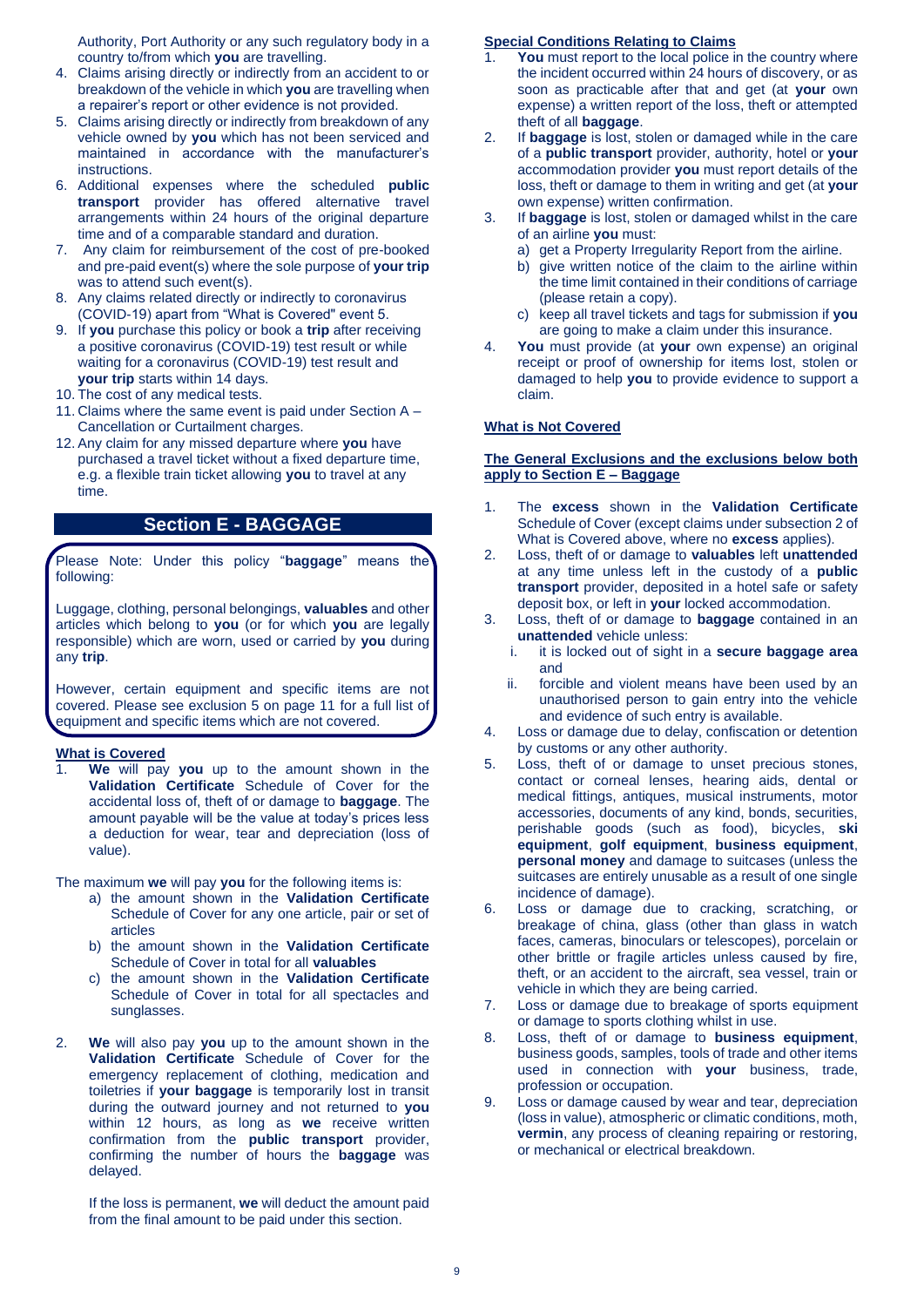# **Section F – PERSONAL MONEY, PASSPORT AND DOCUMENTS**

# **What is Covered**

1. **We** will pay **you** up to the amounts shown below for the accidental loss of, theft of or damage to **personal money** and documents (including the unused portion of passports, visas and driving licences).

The maximum **we** will pay for the following items is:

- a) the amount shown in the **Validation Certificate** Schedule of Cover for bank notes, currency notes and coins
- b) the amount shown in the **Validation Certificate** Schedule of Cover for all other **personal money** and documents (including the cost of the emergency replacement or temporary passport or visa).

# **Special Conditions Relating to Claims**

- **You** must report to the local police in the country where the incident occurred within 24 hours of discovery or as soon as practicable after that and get (at **your** own expense) a written report of the loss, theft or attempted theft of all **personal money**, passports or documents.
- 2. If **personal money**, passports or documents are lost, stolen or damaged while in the care of a hotel or **your**  accommodation provider **you** must report details of the loss, theft or damage to them in writing and get (at **your** own expense) written confirmation. Keep all travel tickets and tags for submission if a claim is to be made under this insurance.
- 3. If documents are lost, stolen or damaged while in the care of a **public transport** provider or authority, **you** must report details of the loss, theft or damage to them in writing and get (at **your** own expense) written confirmation.
- 4. If documents are lost, stolen or damaged whilst in the care of an airline **you** must:
	- a) give formal written notice of the claim to the airline within the time limit set out in their conditions of carriage (please keep a copy).
	- b) keep all travel tickets and tags for submission to **our**  claims handlers if **you** are going to make a claim under this insurance.
- 5. **You** must provide (at **your** own expense) an original receipt or proof of ownership for items lost, stolen or damaged to help **you** to provide evidence to support **your** claim.

# **What is Not Covered**

### **The General Exclusions and exclusions below both apply to Section F - Personal Money, Passport and Documents**

- 1. The **excess** shown in the **Validation Certificate** Schedule of Cover.
- 2. Loss, theft or damage to **personal money** or **your**  passport or visa if left **unattended** at any time unless left in the custody of a **public transport** provider, deposited in a hotel safe or safety deposit box, or left in **your** locked accommodation.
- 3. Loss, theft or damage to travellers' cheques if **you** have not complied with the issuer's conditions or where the issuer provide a replacement service.
- 4. Loss or damage due to delay, confiscation or detention by customs or any other authority.
- 5. Loss or damage due to depreciation (loss in value), variations in exchange rates or shortages due error or omission.

# **Section G – PERSONAL LIABILITY**

# **What is Covered**

**We** will pay **you** up to the amount shown in the **Validation Certificate** Schedule of Cover (including legal costs and expenses) against any amount **you** become legally liable to pay as compensation for any claim or series of claims arising from any one event or source of original cause for accidental:

- 1. Accidental **bodily injury**, death, illness or disease to any person who is not in **your** employment, who is not a **close relative**, or who is residing with **you** but not paying for their accommodation.
- 2. Loss of or damage to property that does not belong to and is neither in the charge of nor under the control of **yourself**, a **close relative** and/or anyone in **your**  employment. Cover is provided for any temporary holiday accommodation occupied (but not owned) by **you**.

# **Special Conditions Relating to Claims**

- You must give us written notice of any incident which may result in a claim as soon as possible.
- 2. **You** must send **us** every writ, summons, letter of claim or other document as soon as **you** receive it.
- 3. **You** must not admit any liability or pay, offer to pay, promise to pay or negotiate any claim without **our**  permission in writing.
- 4. **We** will be entitled to take over and carry out in **your**  name the defence of any claims for compensation or damages or otherwise involving any third party. **We** will have full discretion in the conduct of any negotiation or proceedings or in the settlement of any claim and **you**  must give **us** all information and assistance which **we**  may require.
- 5. If **you** die, **your** legal representative(s) will have the protection of this cover as long as they comply with the terms and conditions outlined in this policy.

# **What is Not Covered**

### **The General Exclusions and the exclusions below both apply to Section G – Personal Liability**

- 1. The excess shown in the Validation Certificate Schedule of Cover. Under this section, the excess is £350.
- 2. Compensation or legal costs arising directly or indirectly from:
	- a) Liability which **you** were required to assume under the terms of any agreement or contract (such as a hire agreement).
	- b) Pursuit of any business, trade, profession or occupation or the supply of goods or services including any voluntary or unpaid work including babysitting.
	- c) Ownership, possession or use of animals, aircraft, firearms or weapons of any kind.
	- d) Ownership, possession or use of any vehicle, watercraft or leisure equipment that is motorised or mechanically or jet propelled
	- e) The transmission of any contagious or infectious disease or virus.

# **Section H – LEGAL EXPENSES AND ASSISTANCE**

# **What is Covered**

**We** will pay up to the amount shown in the **Validation Certificate** Schedule of Cover for legal costs to pursue a civil action for compensation, against someone else who causes **your bodily injury**, illness or death.

Where there are two or more persons insured by this insurance, then the maximum amount **we** will pay for all such claims shall not exceed the amount shown in the **Validation Certificate** Schedule of Cover.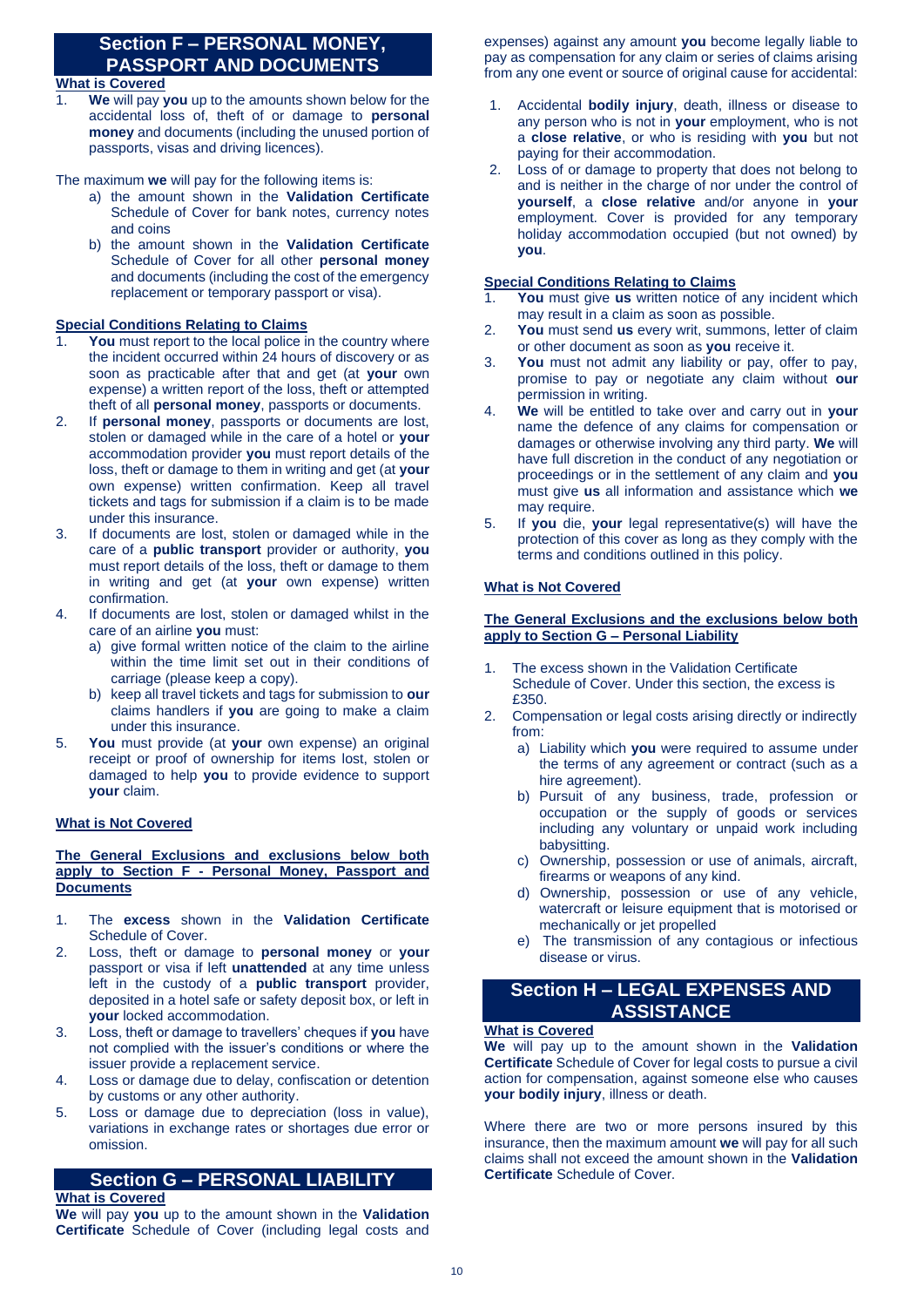## **Special Conditions Relating to Claims**

- 1. **We** shall have complete control over the legal case through agents **we** nominate, by appointing agents of **our** choice on **your** behalf with the expertise to pursue **your** claim.
- 2. **You** must follow **our** agent's advice and provide any information and assistance required within the requested timescale.
- 3. **You** must advise **us** of any offers of settlement made by the negligent third party and **you** must not accept any such offer without **our** permission.
- 4. **We** may include a claim for **our** legal costs and other related expenses.
- 5. **We** may, at **our** own expense, take proceedings in **your**  name to recover compensation from any third party for any legal costs incurred under this insurance. **You** must give **us** any assistance **we** require from **you** and any amount recovered shall belong to **us**.

# **What is Not Covered**

### **The General Exclusions and the exclusions below both apply to Section H – Legal Expenses and Assistance**

**We** shall not be liable for:

- 1. The **excess** shown in the **Validation Certificate** Schedule of Cover.
- 2. Any claim where in **our** opinion there is insufficient prospect of success in obtaining compensation.
- 3. Legal costs and expenses incurred in pursuit of any claim against a travel agent, tour operator, **public transport** provider, **us** (including any agents **we** use), or any service supplier detailed on the **Validation Certificate**, someone **you** were travelling with, a person related to **you**, or another person insured under this policy.
- 4. Legal costs and expenses incurred prior to **our** written acceptance of the case.
- 5. Any claim where the legal costs and expenses are likely to be greater than the anticipated amount of compensation.
- 6. Any claim where legal costs and expenses are variable depending on the outcome of the claim.
- 7. Legal costs and expenses incurred if an action is brought in more than one country.
- 8. Any claim where in **our** opinion the estimated amount of compensation payment is less than £1,000 for each person insured under this policy.
- 9. Travel, accommodation and incidental costs incurred to pursue a civil action for compensation.
- 10. The costs of any Appeal.
- 11. Claims by **you** other than in **your** private capacity.

# **Section I – WITHDRAWAL OF SERVICES**

### **What is Covered**

**We** will pay you the amount stated in the **Validation Certificate** Schedule of Cover if **you** suffer **withdrawal of services** continuously for at least 24 hours during **your trip**.

# **What is Not Covered**

# **The General Exclusions and the exclusions below both apply to Section I – Withdrawal of Services**

**We** will not pay any claims:

- 1. If **you** are aware, or made aware, of **withdrawal of services** at the time of booking **your trip**, whether the **withdrawal of services** is due to or arising from a strike or industrial action or for any other reason.
- 2. For services which were not part of **your** pre-paid package deal.
- 3. Unless they are accompanied by written confirmation from the tour operator or hotel to support **your** claim.

# **Section J – CATASTROPHE**

# **What is Covered**

- 1. **We** will pay **you** up to the limit shown in the **Validation Certificate** Schedule of Cover should **you** be forced to move from **your** pre-booked and pre-paid accommodation as a result of fire, lightning, explosion, earthquake, storm, tempest, hurricane, flood, medical epidemic or local Government directive occurring while **you** are on **your trip** and which is confirmed in writing by a local or national authority, for the additional irrecoverable travel or accommodation costs necessarily incurred to continue with **your** pre-paid **trip** or, if the **trip** cannot be continued, for **your** return to **your home**.
- 2. **We** will pay **you** up to the limit shown in the **Validation Certificate** Schedule of Cover if **your** pre-booked excursion is cancelled whilst **you** are on **your trip** and **you** cannot receive a refund from anywhere else.
- 3. **We** will pay **you** up to the limit shown in the **Validation Certificate** Schedule of Cover if **your** pre-booked attraction is forced to close meaning that **you** cannot use your entry ticket.

# **What is Not Covered**

### **The General Exclusions and the exclusions below both apply to Section J – Catastrophe**

No compensation will be payable for:

- 1. Any expense following **your** disinclination to travel or to continue with **your trip** when official directives from the local or national authority state it is acceptable to do so.
- 2. Any cost or expense payable by or recoverable from the tour operator, airline, hotel or other provider of services.
- 3. Any cost or expense resulting from circumstances existing prior to **your** arrival at **your** pre-paid and prebooked accommodation.

# **Section K – PET CARE**

**What is Covered**

- 1. **We** will pay **you** up to the amount shown in the **Validation Certificate** Schedule of Cover for any irrecoverable unused travel and accommodation costs, pre-booked excursion costs, and other pre-paid charges which **you** have paid or are contracted to pay, together with any additional travel expenses incurred if cancellation of the **trip** is unavoidable or the **trip** is **curtailed** before completion as a result of the unforeseen death, **bodily injury**, illness, disease of **your** pet dog or cat up to 7 days prior, or during, **your trip.**
- 2. **We** will pay **you** up to the amount shown in the **Validation Certificate** Schedule of Cover to contribute towards any veterinary bills as a result of unforeseen illness or **bodily injury** of **your** pet dog or cat whilst on **your trip.**

# **What is Not Covered**

### **The General Exclusions and the exclusions below both apply to Section K – Pet Care**

**We** will not pay any claims:

- 1. The **excess** shown in the **Validation Certificate** Schedule of Cover.
- 2. The costs of any routine treatment, such as flea or worming treatment.
- 3. Any claim directly or indirectly arising from circumstances known to **you** before this insurance was purchased, or at the time of booking any **trip**, which could reasonably have been expected to lead to cancellation or curtailment of the **trip**.
- 4. Any veterinary costs that are covered under any other insurance policy, such as a pet plan or pet insurance.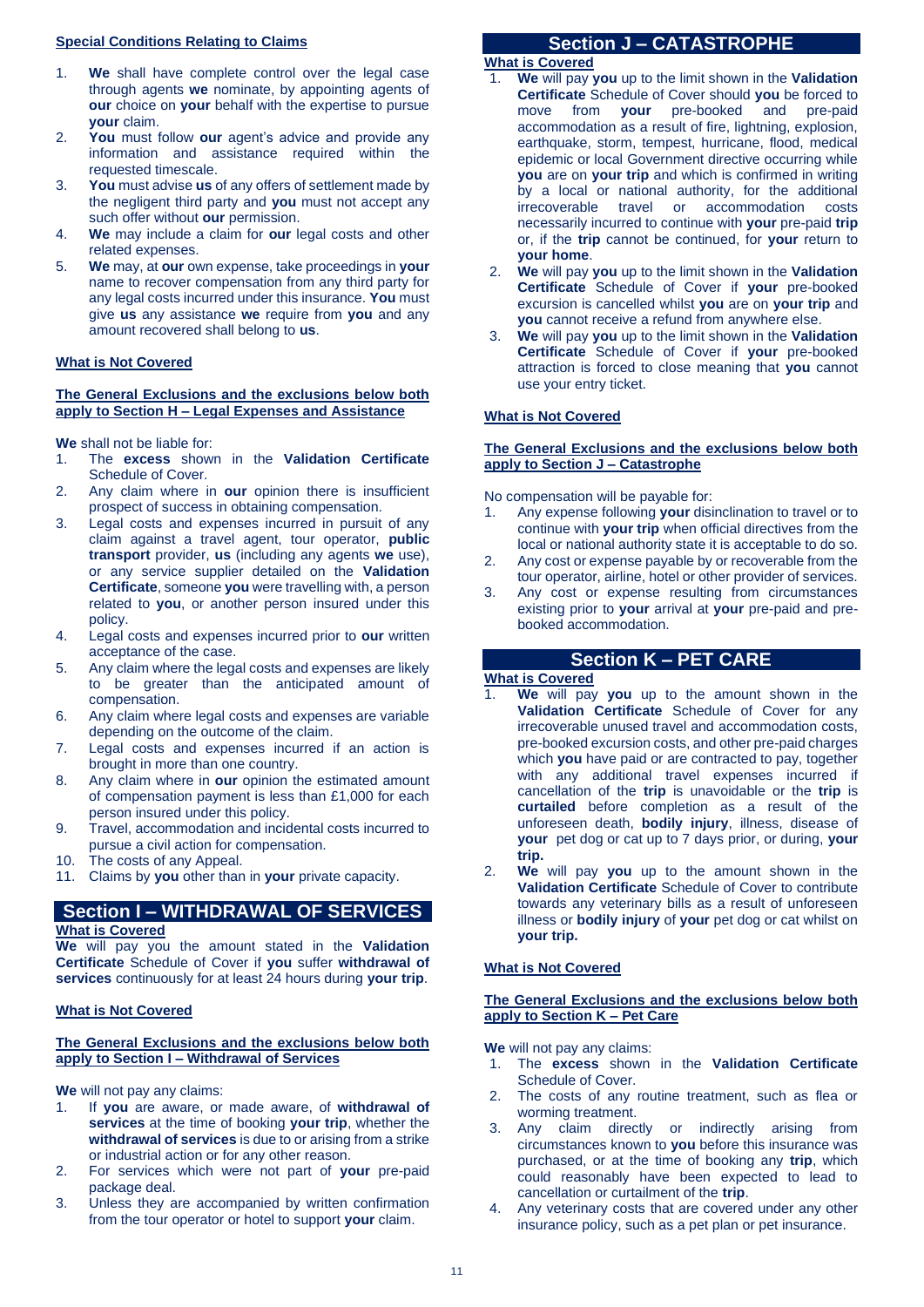# **Section L END SUPPLIER FAILURE INSURANCE - ESF**

This cover is provided by International Passenger Protection Limited, IPP House, 22-26 Station Road, West Wickham, Kent BR4 0PR, United Kingdom and is underwritten by Liberty Mutual Insurance Europe SE **(The Insurer)**.

# **What is Covered**

The Insurer will pay up to £3,000 in total for each Insured Person named on the Invoice for:

- 1. Irrecoverable sums paid prior to **Financial Failure** of the scheduled airline, hotel, train operator including car ferries; villas abroad & cottages in the UK; coach operator, car or camper hire company, caravan sites, campsites, mobile home, safaris; excursions; Eurotunnel; theme parks or attractions all known as the **End Supplier** of the travel arrangements not forming part of an inclusive holiday prior to departure or
- 2. In the event of **Financial Failure** after departure:
	- a. additional pro rata costs incurred by the Insured Person(s) in replacing that part of the travel arrangements to a similar standard of transportation as enjoyed prior to the curtailment of the travel arrangements or
	- b. if curtailment of the holiday is unavoidable the cost of return transportation to the United Kingdom, Channel Islands, Isle of Man or Northern Ireland to a similar standard of transportation as enjoyed prior to the curtailment of the travel arrangements.

**Financial Failure** means the End Supplier becoming Insolvent or has an administrator appointed and being unable to provide agreed services.

**End Supplier** means the company that owns and operates the services listed in point 1 above.

### **What is Not Covered**

The Insurer will not pay for:

- 1. Travel or Accommodation not booked within the United Kingdom, Channel Islands, Isle of Man or Northern Ireland prior to departure
- 2. Any **End Supplier** which is, or which any prospect of **Financial Failure** is known by the Insured or widely known publicly at the date of the Insured's application under this policy
- 3. Any loss or part of a loss which at the time of the happening of the loss is insured or guaranteed by any other existing Policy, Policies, bond or is capable of recovery from under Section 75 of the Consumer Credit Act or from any bank or card issuer or any other legal means
- 4. The **Financial Failure** of any travel agent, tour organiser, booking agent or consolidator with whom the Insured has booked travel or accommodation
- 5. Any losses which are not directly associated with the incident that caused the Insured to claim. For example, loss due to being unable to reach your pre-booked hotel following the financial failure of an airline.

### **INSOLVENCY CLAIMS PROCEDURE**

**International Passenger Protection (IPP) claims only. Any occurrence which may give rise to a claim should be advised as soon as reasonably practicable to the following by quoting your Policy Number, Travel Insurance Policy name and reference ESFI V2-20:**

IPP Claims at Sedgwick Oakleigh House, 14-15 Park Place Cardiff, CF10 3DQ United Kingdom

Telephone: +44 (0)345 266 1872 Email[: Insolvency-claims@ipplondon.co.uk](mailto:Insolvency-claims@ipplondon.co.uk) Website[: www.ipplondon.co.uk/claims.asp](http://www.ipplondon.co.uk/claims.asp)

### **ALL OTHER CLAIMS – REFER TO PART 3 MAKING A CLAIM, OR YOUR VALIDATION CERTIFICATE FOR CLAIMS PROCEDURE.**

### **HOW TO MAKE A COMPLAINT REGARDING SECTION L**

If you have a complaint, we really want to hear from you. We welcome your comments as they give us the opportunity to put things right and improve our service to you.

Please telephone us on: (020) 8776 3750.

Or write to: International Passenger Protection Limited, IPP House, 22-26 Station Road, West Wickham, Kent, BR4 0PR Fax: (020) 8776 3751 Email[: info@ipplondon.co.uk](mailto:info@ipplondon.co.uk)

Please make sure that you quote the Certificate number which can be found on your **Validation Certificate**.

It is our policy to acknowledge any complaint within 5 working days advising you of who is dealing with your concerns and attempt to address them. We will provide you with a written response outlining our detailed response to your complaint within four weeks of receipt of the complaint. You will receive either our written response or an explanation as to why we are not in a position to provide one within eight weeks of receipt of your complaint.

If you are not satisfied with the response you receive or we have failed to provide you with a written response, you may have the right to contact the Financial Ombudsman Service at the following address.

The Financial Ombudsman Service, Exchange Tower, London E14 9SR.

Telephone 0800 023 4 567 (calls to this number are free from "fixed lines" in the UK) or 0300 1239123 (calls to this number are charged at the same rate as 01 and 02 numbers on mobile phone tariffs in the UK)

Email[: complaint.info@financial-ombudsman.org.uk](mailto:complaint.info@financial-ombudsman.org.uk)

More information can be found on their website – [www.financial-ombudsman.org.uk.](http://www.financial-ombudsman.org.uk/) To confirm whether you are eligible to ask the Financial Ombudsman Service to review your complaint please contact them at [https://www.financial-ombudsman.org.uk/consumers/how](https://www.financial-ombudsman.org.uk/consumers/how-to-complain)[to-complain.](https://www.financial-ombudsman.org.uk/consumers/how-to-complain)

Alternatively, as LMIE is a Luxembourg insurance company, you are also entitled to refer the dispute to any of the following dispute resolution bodies:

Commissariat aux Assurances, 7, boulevard Joseph II, L-1840 Luxembourg Telephone: (+352) 22 69 11 – 1 Email[: caa@caa.lu](mailto:caa@caa.lu)

### Or

Service National du Médiateur de la consommation – Individual Consumers ONLY Ancien Hôtel de la Monnaie, 6, rue du Palais de Justice, L-1841 Luxembourg Telephone: (+352) 46 13 11 Email[: info@mediateurconsommation.lu](mailto:info@mediateurconsommation.lu)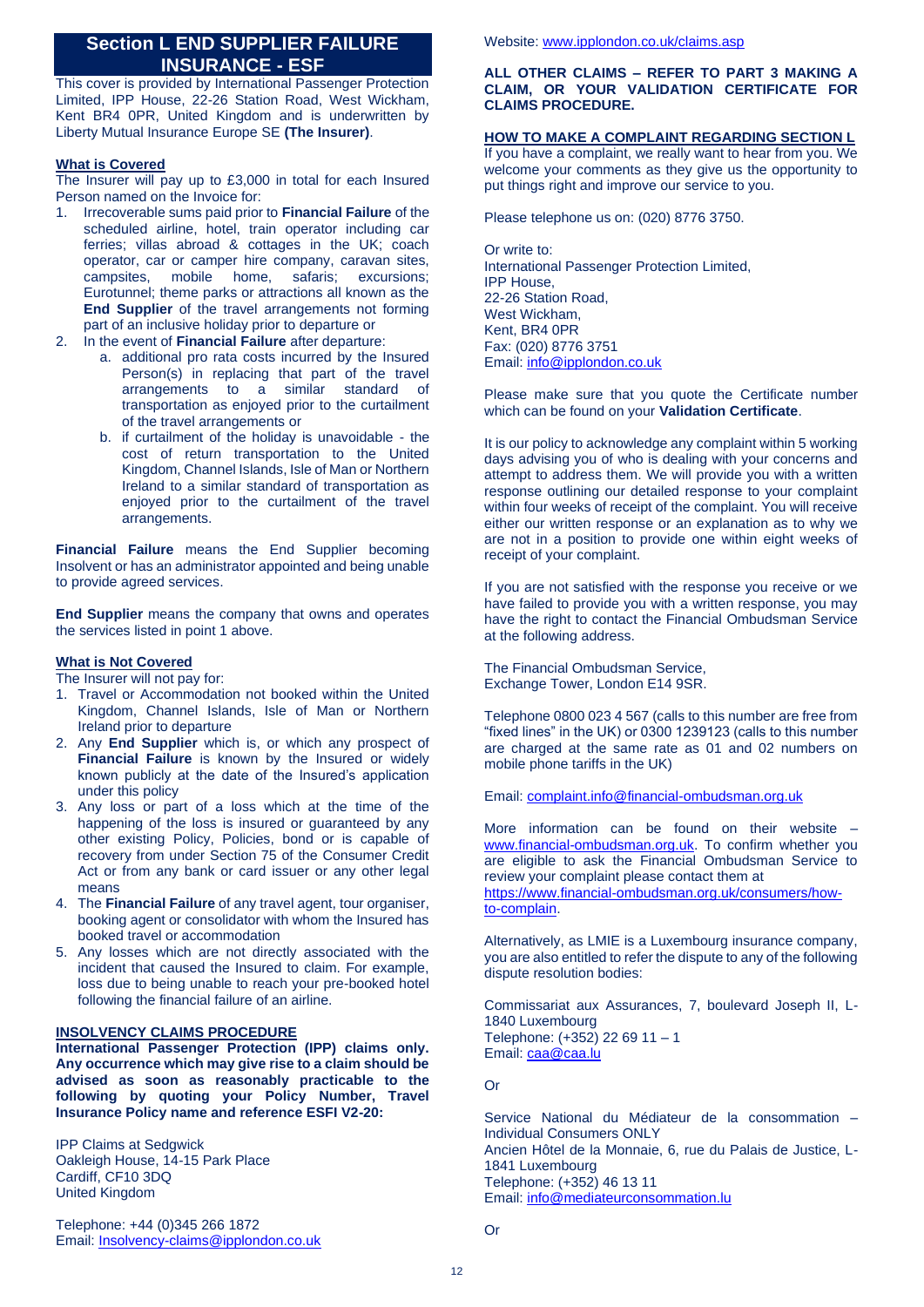Médiateur en Assurances ACA, 12, rue Erasme, L-1468 Luxembourg Telephone: (+352) 44 21 44 1

Making a complaint will not affect your right to take legal action.

# **Section M – TRAVEL DISRUPTION (FORCE MAJEURE)**

## **What is Covered**

**We** will pay, in relation to each person insured under this policy and named on the relevant invoice and/or airline ticket, up to the amount shown on the **Validation Certificate** Schedule of Cover for:

# **A. Cancellation – Pre-Departure**

Irrecoverable unused travel and accommodation costs paid by **you** in advance before the departure date of **your trip** if **you** have to cancel **your trip** because **your** outward journey is delayed by more than 24 hours as a result of **force majeure**.

### **Special Conditions Relating to Claims:**

- 1. In case of an incident **you** must in the first instance contact **your** airline or travel provider/arranger and follow their instructions.
- 2. **We** will only pay costs which are not refundable from any other source.
- 3. **You** must provide **our** claims handlers with all receipts, bills, invoices or tickets, or other evidence dependent on **your** circumstances, which they may request from **you** in relation to a claim under this insurance.
- 4. If requested, **you** must provide written confirmation from a relevant authority or transport supplier of the reason and length of the delay or cancellation.

### **B. Additional expenses – Disruption Whilst Trip in Progress**

Reasonable (meaning of a standard similar in class and rating to that originally paid for by **you**) additional accommodation and travel expenses if **your** return journey is delayed by more than 24 hours due to **force majeure**.

The maximum **we** will pay per person insured under this policy for accommodation expenses on a bed and breakfast basis is £100 per day for up to 3 days and an allowance for food and drink of up to £20 per day. There is no cover for alcoholic drinks or the cost of telephone calls or other miscellaneous charges incurred.

#### **Special Conditions Relating to Claims:**

- 1. **We** will only pay costs which are not refundable from any other source.
- 2. **You** must provide **our** claims handlers with all receipts, bills, invoices or tickets, or other evidence dependent on **your** circumstances, which they may request from **you** in relation to a claim under this insurance.
- 3. If requested, **you** must provide written confirmation from a relevant authority or transport supplier of the reason and length of the delay.

### **What is Not Covered**

**The General Exclusions and the exclusions below both apply to Section M – Travel Disruption (Force Majeure)**

**These exclusions apply to cover for both A. Cancellation – Pre-Departure and B. Additional Expenses – Disruption Whilst Trip in Progress.** 

1. Any **excess** shown in the **Validation Certificate** Schedule of Cover.

- 2. Any expense following **your** disinclination to travel or to continue with **your trip**.
- 3. Any costs incurred by **you** for which **you** receive or are expected to receive compensation. If **you** expect to receive compensation but are unsuccessful, **we** will consider **your** specific circumstances but do not guarantee that any payment will be made under this policy.
- 4. Any loss sustained by **you** if this insurance was purchased after the date the **force majeure** happened or commenced.

# **Section N – WINTER SPORTS EXTENSION**

This cover is provided only if **you** are under 70 and the **policyholder** has paid the additional premium where required as confirmed on the **Validation Certificate**. Below are the details of **winter sports** cover provided by this extension for the period of the **trip** under single trip policies.

### **Winter sports**

You will be covered under all sections of this extension for the **winter sports** as shown in Appendix B.

 All skiing and snowboarding activities are covered provided **you** remain within the boundaries of a recognised resort area designed for public use and are not skiing or snowboarding in areas marked out of bounds or hazardous by the piste authorities.

- 2. All **winter sports** shown in Appendix B are covered under this extension but Section C (Personal Accident Insurance) and Section G (Personal Liability Insurance) of this travel insurance policy will not apply to the activities where either or both Section C and Section G are shown in Appendix B as being excluded from cover.
- 3. **We** will not cover any claims under any other section of this travel insurance resulting from any **bodily injury** or damage to property that may arise from **your** use of sledges, skidoos, tracked or powered vehicles of any kind.
- 4. No cover is provided for any activities that involve any form of racing, jumping or competition.
- 5. **You** are not covered for **ski equipment** under Section E (Baggage) of this travel insurance. Please see below for details of **ski equipment** cover.
- 6. Ski lift passes are included in the cover provided by Section F (Personal Money, Passport and Documents) of this travel insurance.

Under the **winter sports** extension cover is provided under the following Sections: - Section N1 (Ski Equipment), Section N2 (Ski Equipment Hire), Section N3 (Ski Pack), Section N4 (Piste Closure) and Section N5 (Avalanche or Landslide Cover).

# **Section N1 – SKI EQUIPMENT**

# **What is Covered**

**1. We** will pay **you** up to the amount shown in the **Validation Certificate** Schedule of Cover for the accidental loss of, theft of or damage to **your** own **ski equipment**, as long as the **ski equipment** is not over 5 years old. The amount payable in relation to **your** own **ski equipment** will be the value at today's prices less a deduction for wear tear and depreciation (loss of value - calculated from the table below).

| Age of ski equipment | <b>Amount payable</b> |
|----------------------|-----------------------|
| Less than 1 year old | 90% of value          |
| Over 1 year old      | 70% of value          |
| Over 2 years old     | 50% of value          |
| Over 3 years old     | 30% of value          |
| Over 4 years old     | 20% of value          |
| Over 5 years old     | No payment            |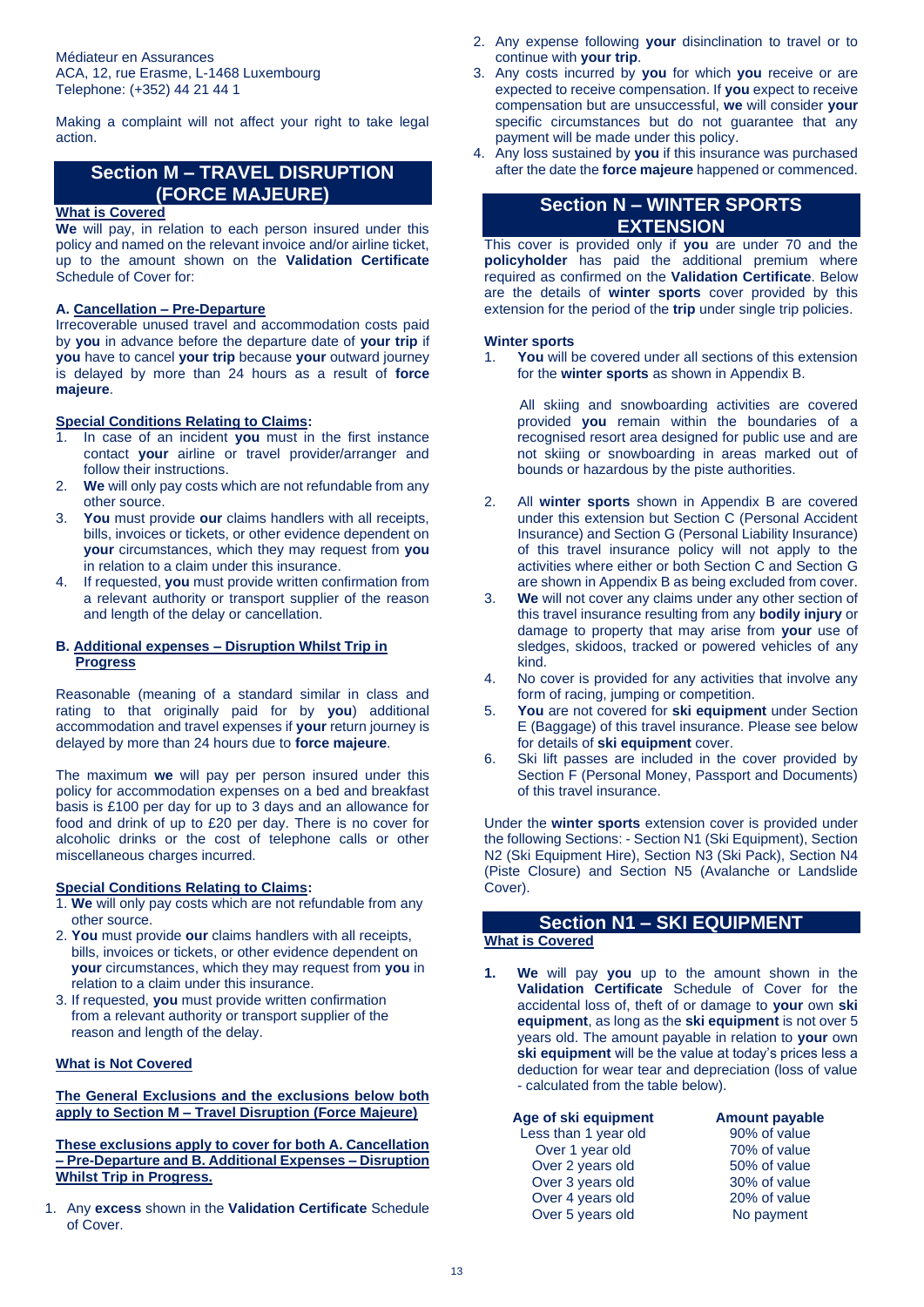The maximum **we** will pay for any one article, pair or set of articles is the amount payable calculated from the table above or the amount shown in the **Validation Certificate** Schedule of Cover whichever is the lesser amount.

2. **We** will pay **you** up to the amount shown in the **Validation Certificate** Schedule of Cover for the accidental loss of, theft of or damage to **your** hired **ski equipment**. The amount payable in relation **your** hired **ski equipment** will be the retail replacement cost of identical **ski equipment** or **ski equipment** of an equivalent specification.

### **Special Conditions Relating to Claims**

- 1. **You** must report to the local police in the country where the incident occurred within 24 hours of discovery or as soon as practicable after that and get a written report (at **your** own expense) of the loss, theft or attempted theft of all **ski equipment**.
- 2. If **ski equipment** is lost, stolen or damaged while in the care of a **public transport** provider, authority, hotel or **your** accommodation provider **you** must report details of the loss, theft or damage to them in writing and get (at **your** own expense) written confirmation.
- 3. If **ski equipment** is lost, stolen or damaged whilst in the care of an airline **you** must:
	- a) get a Property Irregularity Report from the airline
	- b) give formal written notice of the claim to the airline. within the time limit set out in their conditions of carriage (please keep a copy)
	- c) keep all travel tickets and tags for submission if **you**  are going to make a claim under this insurance.
- 4. **You** must provide (at **your** own expense) an original receipt or proof of ownership for items lost, stolen or damaged to help **you** to provide evidence to support **your** claim.

### **What is Not Covered**

### **The General Exclusions and the exclusions below both apply to Section N1 – Ski Equipment**

- 1. The **excess** shown in the **Validation Certificate** Schedule of Cover.
- 2. Loss, theft of or damage to **ski equipment** contained in or stolen from an **unattended** vehicle unless:
	- a) it is locked out of sight in a **secure baggage area**  and
	- b) forcible and violent means have been used by an unauthorised person to gain entry into the vehicle and evidence of this entry is available.
- 3. Loss or damage due to delay, confiscation or detention by customs or any other authority.
- 4. Loss damage caused by wear and tear, depreciation (loss in value), atmospheric or climatic conditions, moth, **vermin**, any process of cleaning repairing or restoring, mechanical or electrical breakdown

# **Section N2 – SKI EQUIPMENT HIRE**

### **What is Covered**

**We** will pay **you** up to the amount shown in the **Validation Certificate** Schedule of Cover for the cost of hiring replacement **ski equipment** as a result of the accidental loss of, theft of or damage to or temporary loss in transit for more than 24 hours of **your** own **ski equipment**.

### **Special Conditions Relating to Claims**

You must report to the local police in the country where the incident occurred within 24 hours of discovery or as soon as practicable after that and get (at **your** own expense) a written report of the loss, theft or attempted theft of **your** own **ski equipment**.

- 2. If **ski equipment** is lost, stolen or damaged while in the care of a **public transport** provider, authority, hotel or **your** accommodation provider **you** must report details of the loss, theft or damage to them in writing and get (at **your** own expense) written confirmation.
- 3. If **ski equipment** is lost, stolen or damaged whilst in the care of an airline **you** must:
	- a) get a Property Irregularity Report from the airline.
	- b) give formal written notice of the claim to the airline within the time limit set out in their conditions of carriage (please keep a copy).
	- c) keep all travel tickets and tags for submission if **you**  are going to make a claim under this insurance.
- 4. **You** must provide (at **your** own expense) an original receipt or proof of ownership for items lost, stolen or damaged to help **you** to provide evidence to support **your** claim.

### **What is Not Covered**

#### **The General Exclusions and the exclusions below both apply to Section N2 – Ski Equipment Hire**

- 1. Loss, theft of or damage to **ski equipment** contained in an **unattended** vehicle unless:
	- a) it is locked out of sight in a **secure baggage area**  and
	- b) forcible and violent means have been used by an unauthorised person to gain entry into the vehicle and evidence of this entry is available.
- 2. Loss or damage due to delay, confiscation or detention by customs or any other authority.
- 3. Loss or damage caused by wear and tear, depreciation (loss of value),atmospheric or climatic conditions, moth, **vermin**, any process of cleaning repairing or restoring, mechanical or electrical breakdown.

# **Section N3 – SKI PACK**

# **What is Covered**

**We** will pay **you**:

- 1. Up to the amount shown in the **Validation Certificate** Schedule of Cover for the unused portion of **your** ski pack (ski school fees, lift passes and hired **ski equipment**) following **your bodily injury**, illness or disease.
- 2. Up to the amount shown in the **Validation Certificate** Schedule of Cover for the unused portion of **your** lift pass if **you** lose it.

#### **Special Conditions Relating to Claims**

You must provide (at your own expense) written confirmation to **us** from a **medical practitioner** that the **bodily injury**, illness or disease prevented **you** from using **your** ski pack.

#### **What is Not Covered**

The General Exclusions apply to Section N3 – Ski Pack.

# **Section N4 – PISTE CLOSURE**

### **What is Covered**

**We** will pay **you**, up to the amount shown in the **Validation Certificate** Schedule of Cover, for transport costs necessarily incurred by **you** to travel to and from an alternative site or ski area if either lack of or excess of snow, or an avalanche results in the skiing facilities (excluding cross-country skiing) in **your** ski area or resort being fully closed and it is not possible to ski.

The cover only applies to the ski area containing the resort or town which **you** have pre-booked for a period more than 12 hours and for as long as these conditions continue at the ski area or resort, but not more than the pre-booked period of **your trip.**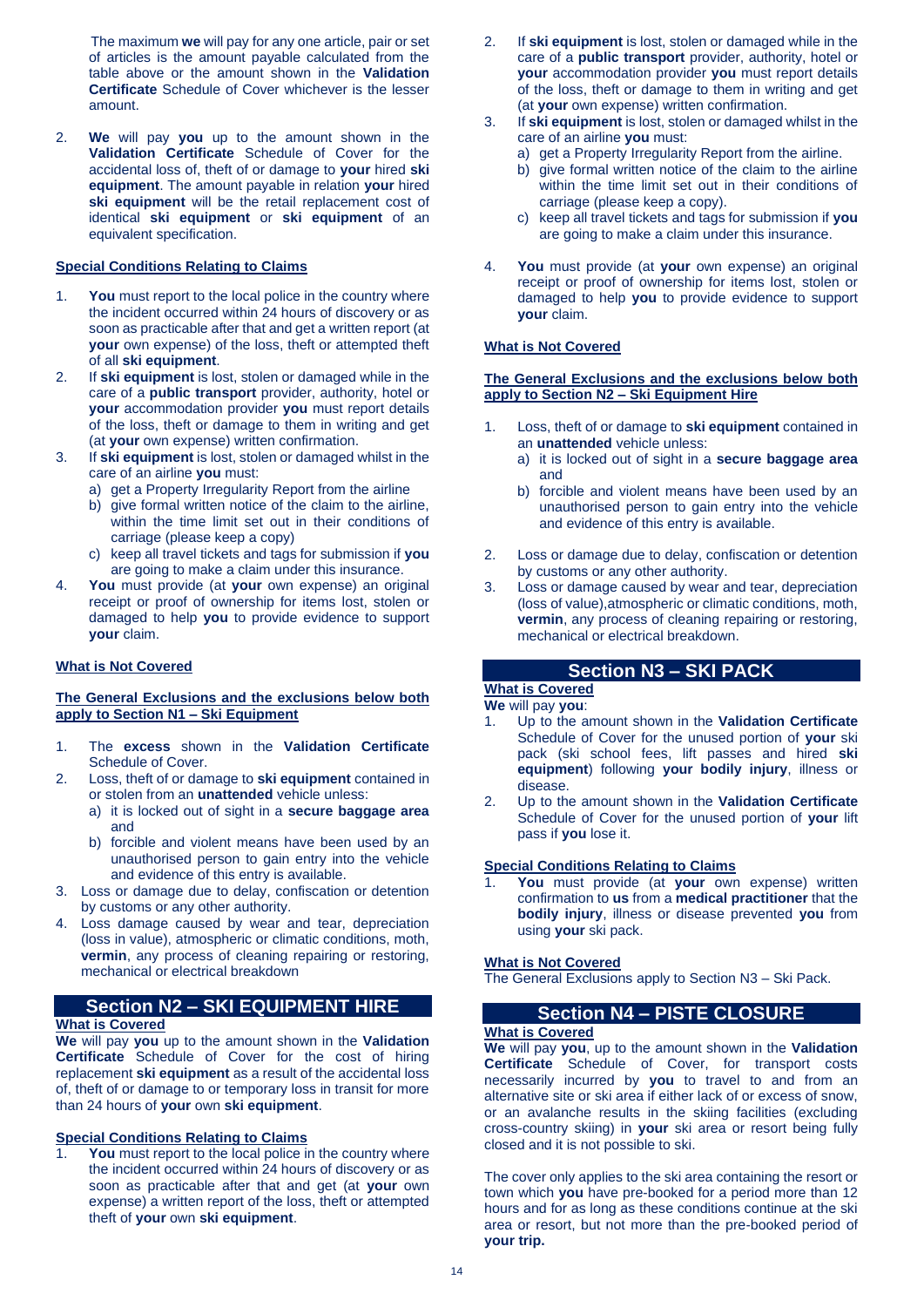If no alternative sites are available, **we** will pay **you**  compensation of the amount shown in the **Validation Certificate** Schedule of Cover.

### **Special Conditions Relating to Claims**

**You** must get (at **your** own expense) written confirmation from the relevant authority, ski lift operator or **your** tour operator's representative of the number of days skiing facilities were closed in **your** resort and the reason for the closure.

### **What is Not Covered**

### **The General Exclusions and the exclusions below both apply to Section N4 – Piste Closure**

1. Any circumstances where transport costs, compensation or alternative skiing facilities are provided to **you**.

# **Section N5 – AVALANCHE OR LANDSLIDE COVER**

#### **What is Covered**

**We** will pay **you** up to the amount shown in the **Validation Certificate** Schedule of Cover for additional accommodation (room only) and travel expenses necessarily incurred in reaching **your** booked resort or returning **home** if **you** are delayed for more than 12 hours by avalanche or landslide.

### **Special Conditions Relating to Claims**

**You** must get (at **your** own expense) written confirmation from the relevant authority or **your** tour operator's representative confirming the event.

### **What is Not Covered**

The General Exclusions apply to Section N5 – Avalanche or Landslide Cover.

# **PART 5 – CANCELLATION OF THE POLICY**

# **The policyholder's right to cancel this policy:**

The **policyholder** has a right to cancel up to 14 days from the date he/she receives the policy document at the start of the insurance provided that no person insured under the policy has travelled, (or in the case of Single Trip policies, cover has not already commenced), and no claim under this policy has been made.

Should the **policyholder** decide to exercise his/her **c**ancellation right, he/she will be entitled to a full refund of premium provided that no person insured under the policy has travelled, (or in the case of Single Trip policies, cover has not already commenced), and no claim under this policy has been made or is intended to be made.

To cancel the policy, the **policyholder** should contact **Globelink International** o[n globelink@globelink.co.uk,](mailto:globelink@globelink.co.uk) or at Alpi House, Suite 2, East Wing, 2nd Floor, Miles Gray Road, Basildon, Essex, SS14 3HJ. Tel: +44 (0)1353 699082

# **Our right to cancel this policy:**

**We** will not cancel any policy during its lifetime as long as:

- the **policyholder** pays the premium;
- neither the **policyholder** nor any other person insured under the policy commits fraud or
- the risk **we** agreed to insure changes significantly (for example because activities **you** intend to be involved in during any **trip** change, or because **you** develop new **medical conditions** after the insurance starts). If **we** cancel the policy for this reason, the **policyholder** will be given at least 60 days' notice in writing and will be

entitled to a refund of premium which will be calculated according to the number of days remaining in the **period of insurance**.

# **PART 6 – HOW TO MAKE A COMPLAINT**

**Our** aim is to provide **you** with a high-quality service at all times, although **we** do appreciate that there may be instances where **you** feel it is necessary to lodge a complaint.

If **you** wish to complain, please follow the complaints process outlined below.

If the complaint **does not** relate to a claim please direct it to:

Globelink International Travel Insurance Consultants Ltd Correspondence: Alpi House, Suite 2, East Wing, 2<sup>nd</sup> Floor, Miles Gray Road, Basildon, Essex, SS14 3HJ Tel: +44 (0)1353 699082 / Email[: globelink@globelink.co.uk](mailto:globelink@globelink.co.uk) Office hrs: 9am-5pm Mon-Fri (excludes public holidays).

If **your** complaint relates to a claim, or assistance **You**  received whilst travelling, please contact:

Quality Department Collinson Insurance Services Limited Sussex House, Perrymount Road Haywards Heath, West Sussex, RH16 1DN

Telephone: +44 (0)333 333 6400 Email[: complaints@collinsoninsurance.com](mailto:complaints@collinsoninsurance.com)

If **you** do not agree with **our** final response or if **we** do not reply within eight weeks, **you** may refer **your** case to the Financial Ombudsman Service (FOS):

The Financial Ombudsman Service, Exchange Tower, Harbour Exchange Square, London, E14 9SR Tel: 0800 023 4567 UK Landline Tel: 0300 123 9 123 UK Mobile Email[: complaint.info@financial-ombudsman.org.uk](mailto:complaint.info@financial-ombudsman.org.uk)

The FOS is an independent body that arbitrates on complaints about general insurance products and other financial services. It will only consider complaints after **we** have provided **you** with written confirmation that **our** internal complaints procedure has been exhausted. Please note that **you** have six months from the date of **our** final response in which to refer **your** complaints to the FOS.

Your legal rights are not affected.

# **PART 7 – LEGAL, REGULATORY AND OTHER INFORMATION**

# **Data Protection Notice**

As your insurer and a data controller, we collect and process information about you so that we can provide you with the products and services you have requested. We also receive personal information from your agent on a regular basis while your policy is still live. This will include your name, address, risk details and other information which is necessary for us to:

- Meet our contractual obligations to you;
- issue you this insurance policy;
- deal with any claims or requests for assistance that you may have
- service your policy (including claims and policy administration, payments and other transactions); and detect, investigate and prevent activities which may be illegal or could result in your policy being cancelled or treated as if it never existed;
- protect our legitimate interests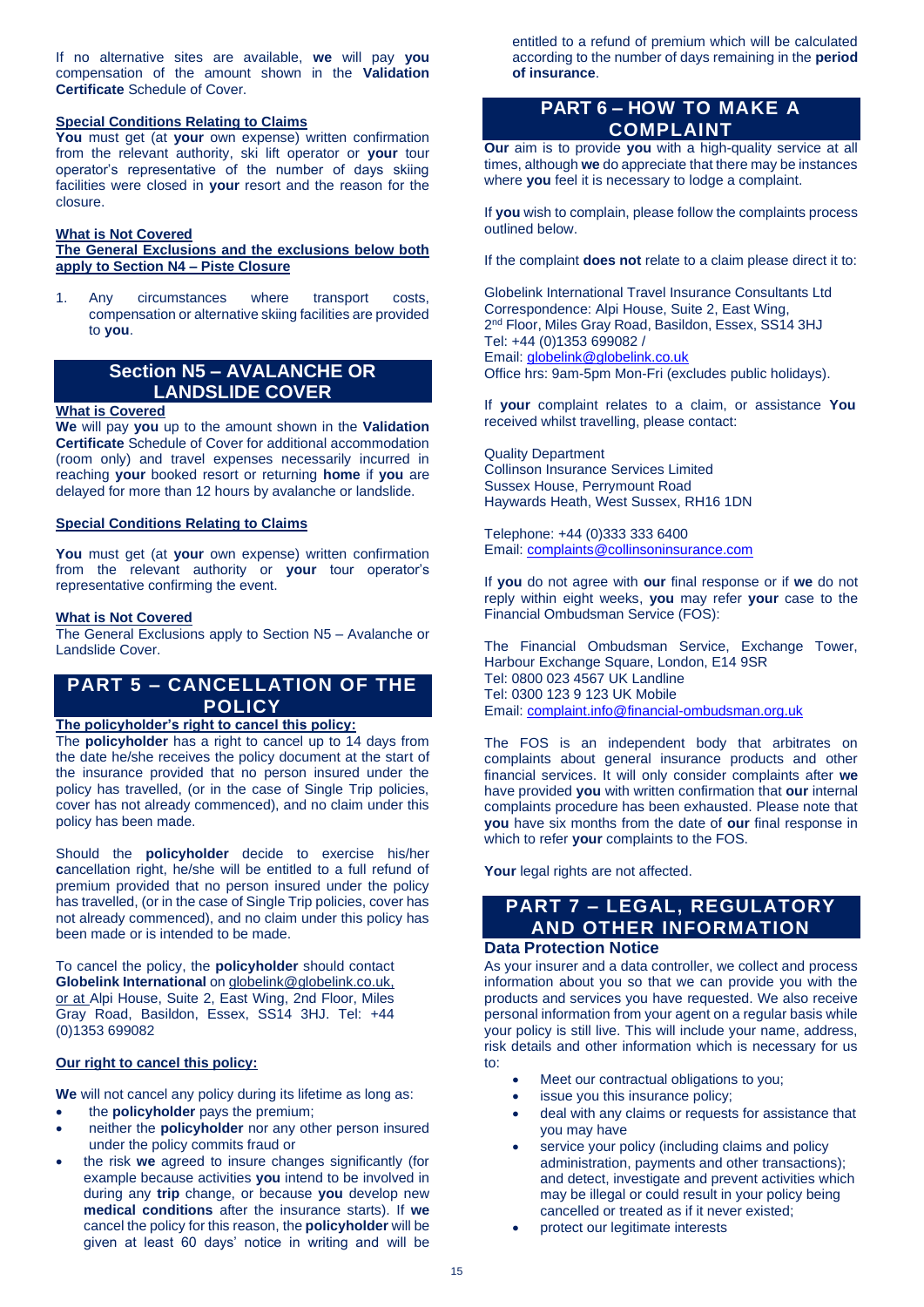Some of the personal information that you provide may be sensitive information. This includes details about your health or medical records. Where we need your consent to collect and process your sensitive information, this will be obtained from you at the relevant time. Please note that, in these cases, we may not be able to sell you an insurance policy or deal with a claim if you do not agree to us processing relevant sensitive information.

In order to administer your policy and deal with any claims, your information may be shared with trusted third parties. This will include members of The Collinson Group, contractors, investigators, crime prevention organisations and claims management organisations where they provide administration and management support on our behalf. Some of these companies are based outside of the European Union where different data privacy laws apply. Wherever possible, we will have strict contractual terms in place to make sure that your information remains safe and secure. We will not share your information with anyone else unless you agree to this, or we are required to do this by our regulators (e.g. the Financial Conduct Authority) or other authorities.

The personal information we have collected from you will be shared with fraud prevention agencies and databases who will use it to prevent fraud and money-laundering and to verify your identity. If fraud is detected, you could be refused certain services, finance, or employment. Further details of how your information will be used by us and these fraud prevention agencies and databases, and your data protection rights, can be found by visiting [www.cifas.org.uk/fpn](http://www.cifas.org.uk/fpn) and [www.insurancefraudbureau.org/privacy-policy](http://www.insurancefraudbureau.org/privacy-policy)

#### **Processing your data**

Your data will generally be processed on the basis that it is:

- necessary for the performance of the contract that you have with us;
- is in the public or your vital interest: or
- for our legitimate business interests.

If we are not able to rely on the above, we will ask for your consent to process your data.

#### **How we store and protect your information**

All personal information collected by us is stored on secure servers which are either in the United Kingdom or European Union. We will need to keep and process your personal information during the period of insurance and after this time so that we can meet our regulatory obligations or to deal with any reasonable requests from our regulators and other authorities.

We also have security measures in place in our offices to protect the information that you have given us.

### **How you can access your information and correct anything which is wrong**

You have the right to request a copy of the information that we hold about you. If you would like a copy of some or all of your personal information, please contact us by email or letter as shown below:

Email address: [data.protection@collinsongroup.com](mailto:data.protection@collinsongroup.com)

Postal Address: Cutlers Exchange, 123 Houndsditch, London EC3A 7BU

This will normally be provided free of charge, but in some circumstances, we may either make a reasonable charge for this service or refuse to give you this information if your request is clearly unjustified or excessive.

We want to make sure that your personal information is accurate and up to date. You may ask us to correct or remove information you think is inaccurate.

If you wish to make a complaint about the use of your personal information, please contact our Complaints manager using the details above. You can also complain directly to the Information Commissioner's Office (ICO). Further information can be found at<https://ico.org.uk/>

#### **The Financial Services Compensation Scheme**

**We** are covered by the Financial Services Compensation Scheme. **You** may be entitled to compensation under the scheme if **we** are unable to meet **our** obligations to **you** under this contact. Further information can be obtained from the Financial Services Compensation Scheme (10th Floor, Beaufort House, 15 St Botolph Street, London, EC3A 7QU, United Kingdom Tel: +44 0 800 678 1100 (freephone) or +44 0 20 7741 4100. Website: [www.fscs.org.uk\)](http://www.fscs.org.uk/)

#### **Several Liability Notice**

The subscribing insurers' obligations under contracts of insurance to which they subscribe are several and not joint and are limited solely to the extent of their individual subscriptions. The subscribing insurers are not responsible for the subscription of any co-subscribing insurer who for any reason does not satisfy all or part of its obligations.

#### **Sanctions**

**We** shall not provide any benefit under this contract of insurance to the extent of providing cover, payment of any claim or the provision of any benefit where doing so would breach any sanction, prohibition or restriction imposed by law or regulation.

### **Rights of Third Parties**

A person who is not a party to this policy has no right under the Contracts (Rights of Third Parties) Act 1999 to enforce any term of this policy but this does not affect any right or remedy of a third party which exists or is available apart from that Act.

For **your** information, the Contracts (Rights of Third Parties) Act 1999 allows a person who is not a party to a contract to be able to enforce that contract if the contract expressly allows him to or if the contract confers a benefit upon him. However the Act will not be applied if the parties make it clear in the contract that the third party does not have the right to enforce it. For further guidance please see www.legislation.gov.uk or contact the Citizens Advice Bureau.

#### **Safeguarding Your Premium and Claim Payments**

All premium payments from **you** and due to **us** for this policy will be held by **Globelink International** on **our** behalf. **Globelink International** will also hold any premium refund that is due to **you** from **us**.

Any claim payments that are due to **you** from **us** will be paid to **you** by **our** claims handlers.

In these capacities, **Globelink International** and **our** claims handlers are acting as **our** agents. This means that once a premium is paid to **Globelink International** it is deemed to have been received by **us** and that all claim payments and premium refunds are not deemed to have been paid until **you** have actually received them.

#### **Applicable Law and Jurisdiction**

This policy shall be governed by the laws of England and Wales and subject to the non-exclusive jurisdiction of the courts of England.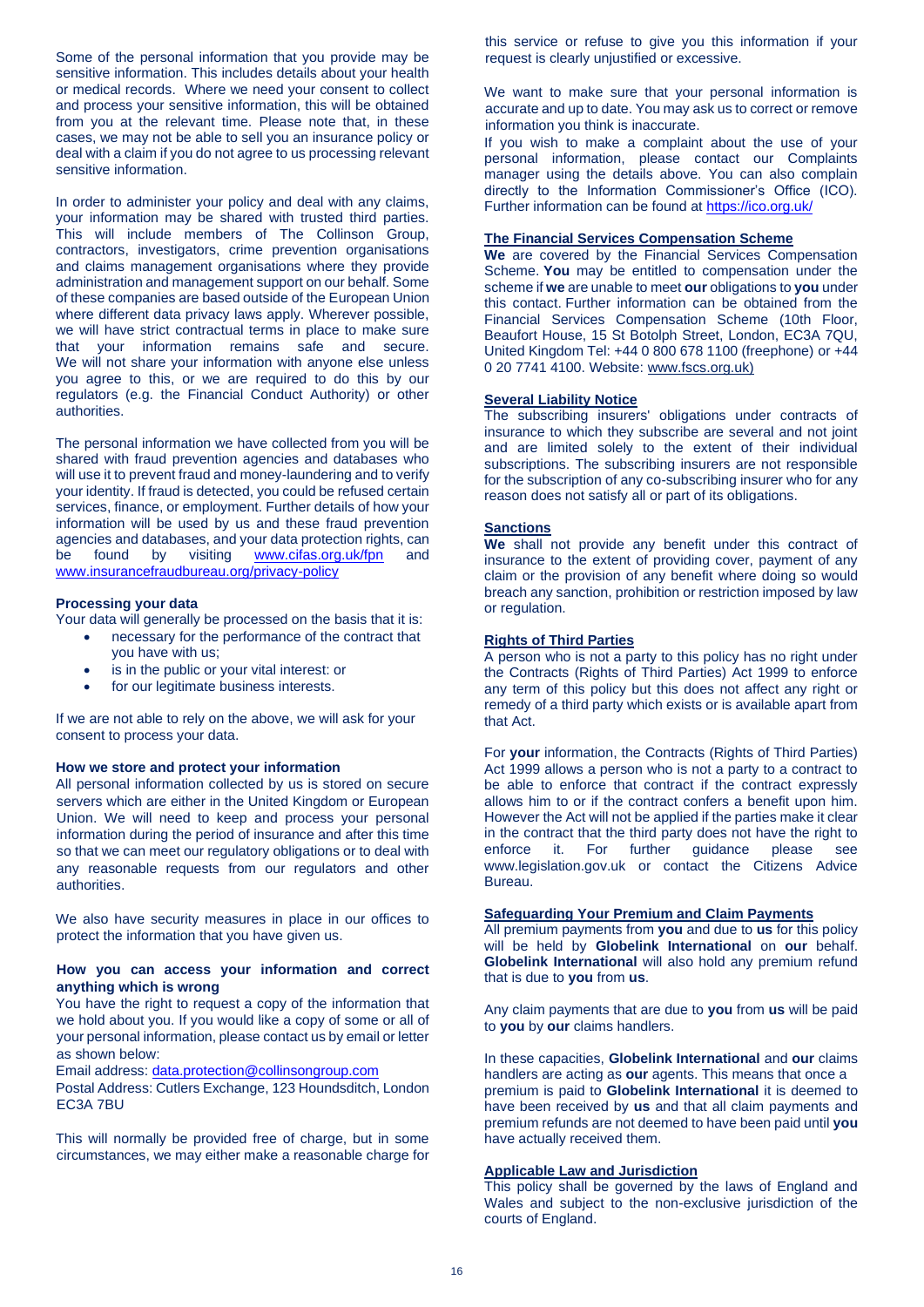# **PART 9 – GENERAL DEFINITIONS**

Certain words in this policy have a specific meaning. They have this specific meaning wherever they appear in this policy, in the **Validation Certificate,** or in endorsements, and are shown in bold print.

**Active war** means: **your** active participation in a **war** where **you** are deemed under English Law to be under instruction from or employed by the armed forces of any country.

**Baggage** means: luggage, clothing, personal belongings, **valuables** and other articles which belong to **you** (or for which **you** are legally responsible) which are worn, used or carried by **you** during any **trip.**

However, certain equipment and specific items are not covered. Please see exclusion 5 under Section E - Baggage for a full list of equipment and specific items which are not covered.

**Bodily injury** means: an identifiable physical injury, occurring during a **trip** undertaken during the **period of insurance**, caused by sudden, unexpected, external and visible means including injury as a result of unavoidable exposure to severe weather conditions.

**Business equipment** means: equipment which either belongs to **your** employer or which is owned by **you** and used as part of **your** trade, profession or occupation.

**Close business associate** means: any person whose absence from business for one or more complete days at the same time as **your** absence prevents the proper continuation of that business.

**Close relative** means**:** mother, father, sister, brother, wife, husband, civil partner, daughter, son, grandparent, grandchild, parent-in-law, son-in-law, daughter-in-law, sisterin-law, brother-in-law, step parent, step child, step sister, step brother, foster child, legal guardian, domestic partner or fiancé/fiancée.

**Compulsory Quarantine** means you, receiving an instruction from a **medical practitioner** that requires you to confine yourself, provided the place of confinement is not your home address in the UK or any private residential address.

**Curtailment / Curtail / Curtailed** means either: abandoning or cutting short the **trip** by direct early return to **your home**  or hospital in **your home area**, in which case claims will be calculated from the day **you** returned to **your home** or to hospital and based on the number of complete days of **your trip** which **you** have not used, or attending a hospital as an in-patient or being confined to **your** accommodation due to **compulsory quarantine** or on the orders of a **medical practitioner,** in either case for a period in excess of 48 hours. Claims will be calculated from the day **you** were admitted to hospital or confined to **your** accommodation and based on the number of complete days for which **you** were hospitalised, quarantined or confined to **your** accommodation. Cover only applies to ill/injured persons.

**Excess** means**:** the amount **you** will have to pay towards the cost of each claim under the insurance.

**Family cover** means**:** up to two adults and any number of their children, step children or foster children aged under 18, accompanying the parents or legal guardian insured on the same **Validation Certificate**, travelling on any **trip** to the same destination. Children under 16 are only insured when travelling with one or both of the insured adults, (or accompanied by another responsible adult).

**Force Majeure** means: either of the following, first arising during the **period of insurance**:

(a) war, invasion, acts of foreign enemy, hostilities or warlike operation (whether war be declared or not), civil war, mutiny, military rising, insurrection, rebellion, revolution, military or usurped power, act of **terrorism**, industrial action, strikes, riots & civil commotion; and/or

(b) the following climatic conditions/forces of nature: fire, flood, earthquake, explosion, tsunami, volcanic eruption, landslide, avalanche, hurricane, cyclone or storm and snow.

**Globelink International** means: Globelink International Travel Consultants Ltd. Authorised and regulated by the Financial Conduct Authority. Firm Ref. 300144. Alpi House, Suite 2, East Wing, 2nd Floor, Miles Gray Road, Basildon, Essex. SS14 3HJ.

Tel: +44 (0)1353 699082 Email[: globelink@globelink.co.uk](mailto:globelink@globelink.co.uk)

**Golf equipment** means**:** golf clubs, golf balls, golf bag, golf trolley and golf shoes.

**Home** means: **your** normal place of residence in the **United Kingdom,** Channel Islands or Isle of Man.

**Home area** means:

**for residents of the United Kingdom excluding Channel Islands and the Isle of Man**: the **United Kingdom**, excluding Channel Islands and the Isle of Man.

**For residents of the Channel Islands and the Isle of Man:**  either the Channel Islands or the Isle of Man depending on where **your home** is.

**Insured couple** means**: you** and **your** partner whose names appear on the **Validation Certificate** who are travelling to be married or to enter into a civil partnership.

**Loss of limb** means: loss by permanent severance of an entire hand or foot or the total and permanent loss of use of an entire hand or foot.

**Loss of sight** means**:** total and irrecoverable loss of sight which shall be considered as having occurred:

- a) In both eyes, if **your** name is added to the Register of Blind Persons on the authority of a fully qualified ophthalmic specialist and
- b) In one eye if the degree of sight remaining after correction is 3/60 or less on the Snellen scale.

**Manual work** means: Work that is physical, including, but not limited to construction, installation, assembly and building work. This does not include bar and restaurant staff, musicians and singers and fruit pickers (who do not use machinery).

**Medical condition** means**:** any disease, illness or injury.

**Medical practitioner** means**:** a registered practising member of the medical profession recognised by the law of the country where they are practising, who is not related to **you** or any person who **you** are travelling with.

**Nuclear risks** means**:** ionising radiation or contamination by radioactivity from any nuclear fuel or from any nuclear waste from the combustion of nuclear fuel or radioactive toxic explosive or other hazardous properties of any explosive nuclear assembly or nuclear component thereof.

**Period of insurance** means the period of the **trip** and terminating upon its completion, but not in any case exceeding the period shown in the **Validation Certificate**.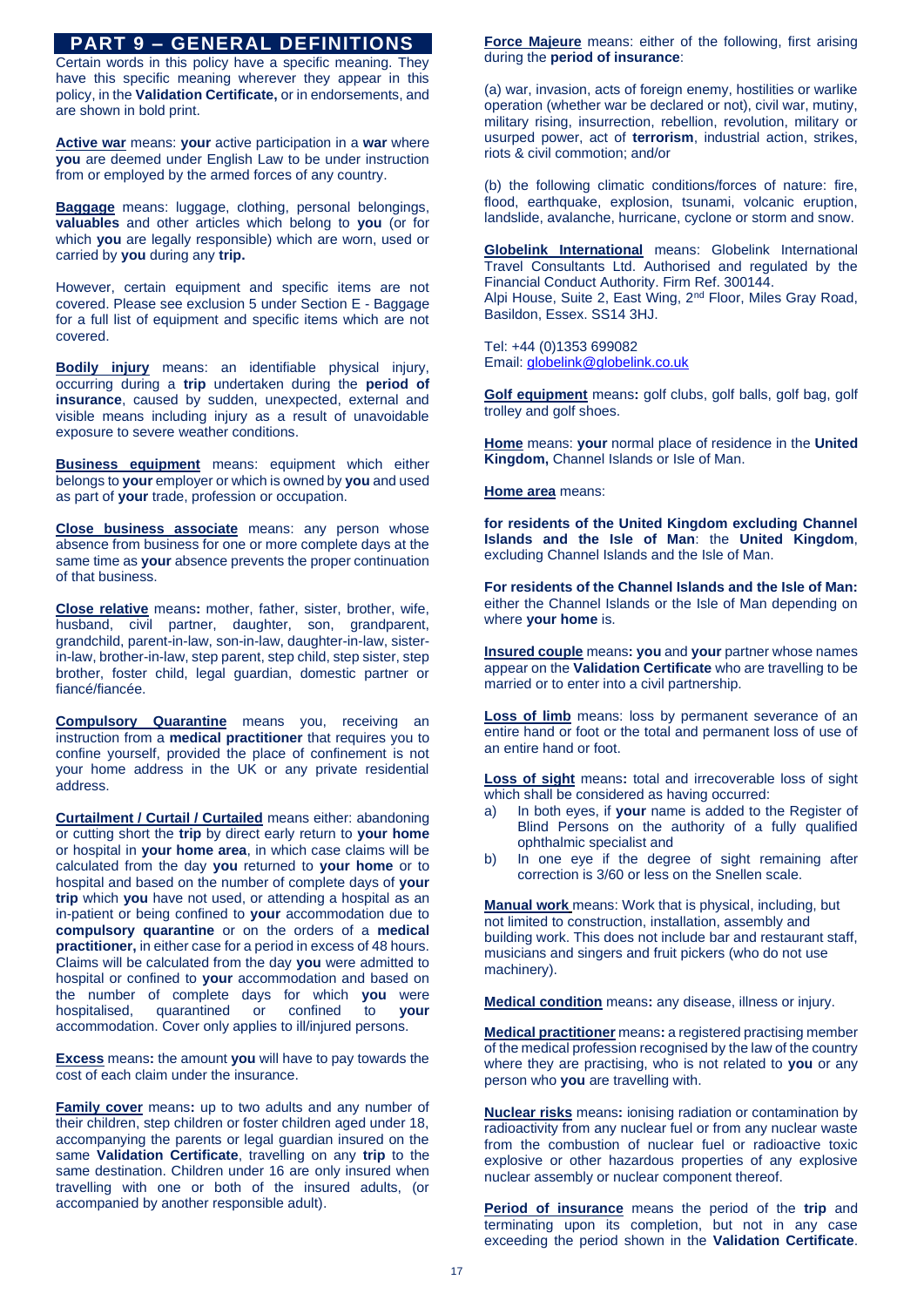Under these policies Section A - Cancellation cover will be operative from the time **you** pay the premium.

**Permanent total disablement** means: loss of physical and/or mental ability through **bodily injury** to the extent that **you** will be unable to do the material and substantial duties of any occupation to which **you** are suited by means of training, education or experience ever again. The material and substantial duties are those that are normally required for, and form a significant and integral part of, the performance of any occupation that cannot reasonably be omitted or modified. Occupation means any trade, profession or type of work undertaken for profit or pay. It is not a specific job with any particular employer and is irrespective of location and availability. A **medical practitioner** must reasonably expect that the disability will last throughout life with no prospect of improvement, irrespective of when cover under this policy ends or **you** are expected to retire.

**Personal money** means**:** bank notes, currency notes and coins in current use, travellers' and other cheques, postal or money orders, pre-paid coupons or vouchers, travel tickets, event and entertainment tickets, phonecards, money cards and credit/debit or pre-pay charge cards all held for private purposes.

**Policyholder** means: the individual who has paid the appropriate premium to **us** for this insurance.

### **Pre-existing medical condition** means:

- a) any respiratory condition (relating to the lungs or breathing), heart condition, stroke, Crohn's disease, epilepsy or cancer for which **you** have ever received treatment (including surgery, tests or investigations by a **medical practitioner** and prescribed drugs or medication).
- b) any **medical condition** for which **you** have received surgery, in-patient treatment or investigations in a hospital or clinic within the last twelve months.
- c) any **medical condition** for which **you** are taking prescribed drugs or medication.
- d) any **medical condition** for which **you** have received a terminal prognosis.
- e) any **medical condition** you are aware of but for which **you** have not had a diagnosis.
- f) any **medical condition** for which **you** are on a waiting list or have knowledge of the need for surgery, treatment or investigation at a hospital, clinic or nursing home**.**

**Public transport** means**:** any publicly licensed aircraft, sea vessel, train, coach or bus on which **you** are booked or had planned to travel.

**Secure baggage area** means**:** any of the following, as and where appropriate:

- a) the locked dashboard, boot or luggage compartment of a motor vehicle
- b) the locked luggage compartment of a hatchback vehicle fitted with a lid closing off the luggage area, or of an estate car with a fitted and engaged tray or roller blind cover behind the rear seats
- c) the fixed storage units of a locked motorised or towed caravan
- d) a locked luggage box, locked to a roof rack which is itself locked to the vehicle roof.

**Single parent cover** means**:** one adult and any number of his or her children, step children or foster children aged under 18 accompanying the adult insured on the same **Validation Certificate**, travelling on any **trip** to the same destination.

Children under 16 are only insured when travelling with the insured adul.

**Ski equipment** means**:** skis (including bindings), ski boots, ski poles and snowboards (including bindings) and any other items deemed as specific and required for the participation in **winter sports** activities

**Special event** means a sports, musical, film, entertainment or religious festival, concert, ceremony or event (including wedding/civil partnership ceremonies) where the sole purpose of the **trip** is to attend the whole event or specific parts of it.

**Terrorism** means**:** an act, including but not limited to the use or threat of force and/or violence, of any person or group(s) of persons, whether acting alone or on behalf of or in connection with any organisation(s) or government(s), committed for political, religious, ideological or similar purposes or reasons including the intention to influence any government and/or to put the public, or any section of the public, in fear.

**Transport provider** means: Airline companies, rail operators, coach operators, ferry and cruise operators.

**Trip** means**:** any holiday, business or pleasure trip or journey made by **you** within **your home area** only, which begins and ends in **your home area** during the **period of insurance** up to a maximum of 60 days**.** 

Any **trip** is only covered where **you** have pre-booked at least one nights accommodation in a hotel, motel, holiday camp, bed and breakfast, holiday cottage or similar accommodation rented for a fee.

**Unattended** means: when **you** are not in full view of and not in a position to prevent unauthorised interference with **your**  property or vehicle.

**United Kingdom** means**:** England, Scotland, Wales, Northern Ireland, the Isle of Man and the Channel Islands.

**Validation Certificate** means: the document showing details of **your** cover.

**Valuables** means: jewellery, gold, silver, precious metal or precious or semiprecious stone articles, watches, furs, cameras, camcorders, portable satellite navigation systems, photographic, audio, video, computer, television and telecommunications equipment (including MP3/4 players, CD's, DVD's, tapes, films, cassettes, cartridges and headphones), computer games and associated equipment, telescopes and binoculars.

**Vermin** means**:** rats, mice, squirrels, owls, pigeons, foxes, bees, wasps or hornets.

**War** means:

- a) war, invasion, acts of foreign enemies, hostilities or warlike operations (whether war be declared or not), civil war, rebellion, revolution, insurrection, riot or civil commotion assuming the proportions of or amounting to an uprising, military or usurped power; or
- b) any act of **terrorism**, or
- c) any act of war or **terrorism** involving the use of, or release of a threat to use, any nuclear weapon or device or chemical or biological agent.

**We/Us/Our** means**:** Astrenska Insurance Limited and/or its appointed Claims handler Collinson Insurance Services Limited .

**Winter sports** means**:** any activity as listed in Appendix B and for which the **policyholder** has paid the additional premium where required as confirmed on the **Validation Certificate**.

**Withdrawal of services** means: the withdrawal of: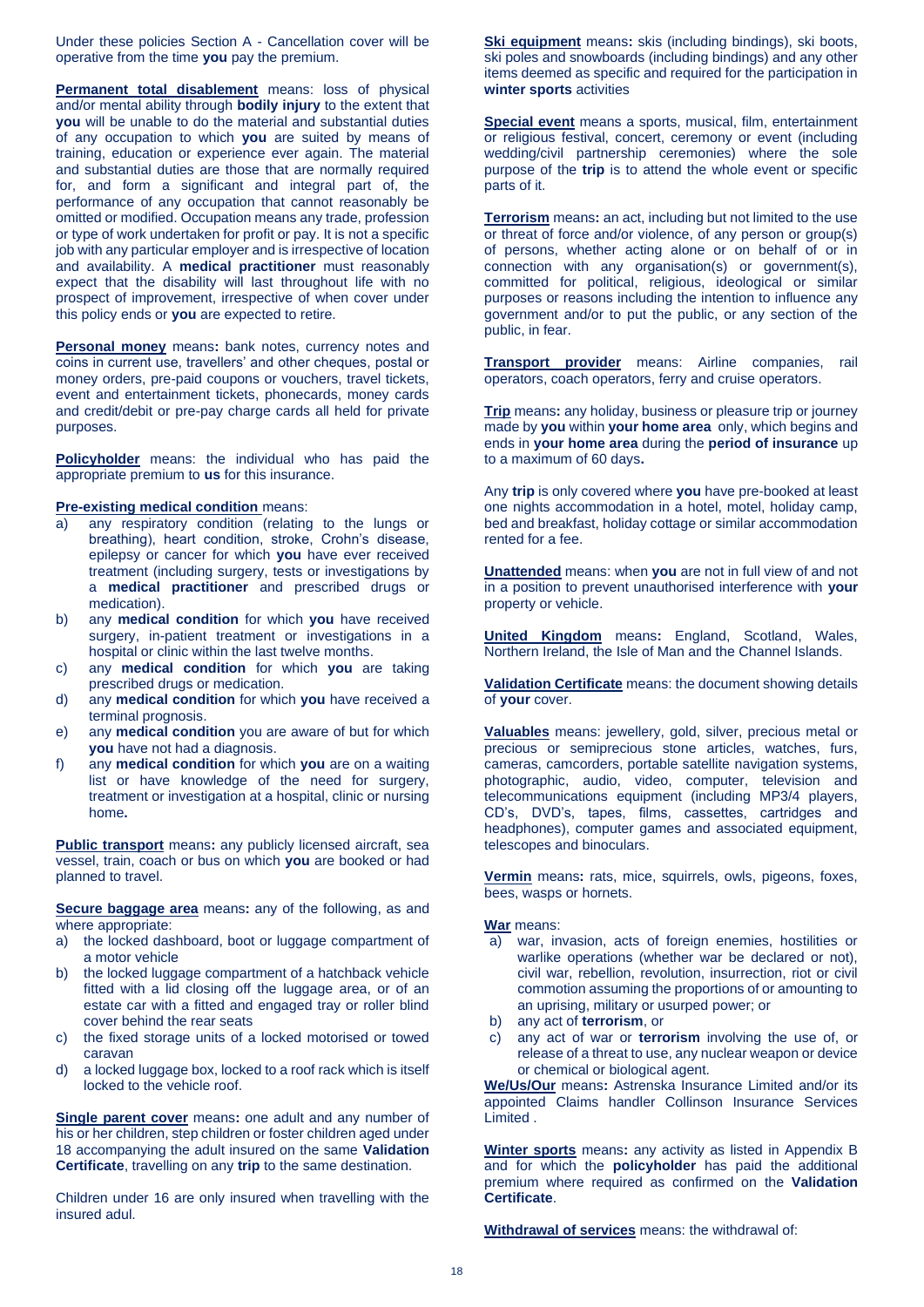- a) all water or electrical facilities in **your** hotel or **trip** accommodation, or
- b) waiter/waitress services at meals, or
- c) kitchen services of such nature that no food is served, or room cleaning services.

**You/Your/Yourself** means**:** the **policyholder** and any other person(s) to whom cover is provided under the policy, as stated on the **Validation Certificate**.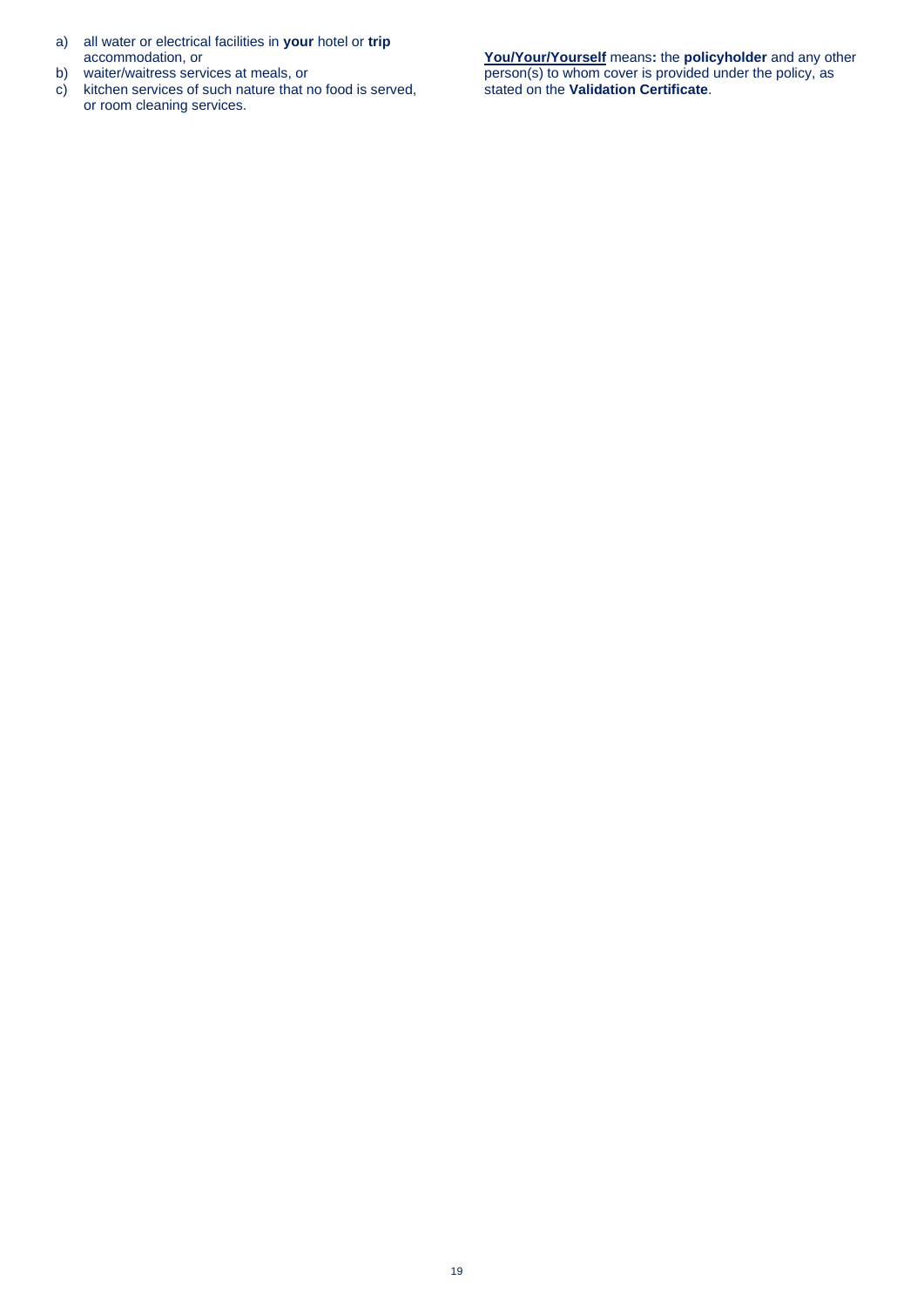# **APPENDIX A – INCLUDED SPORTS & ACTIVITIES**

**We** will not pay for claims arising directly or indirectly from:

### 1. Professional sports or entertaining:

Your participation in or practice of any professional sports or professional entertaining.

2. Other sports or activities:

Your participation in or practice of any other sport or activity, manual work, driving any motorised vehicle in motor rallies or competitions or racing unless:

- a) specified in the lists under this Appendix A below or
- b) shown as covered in the **Validation Certificate** when the additional premium is paid to extend policy cover for specified activities.

If **you** are going to take part in any activity which may be considered dangerous that is not detailed below please contact the person/company who sold the **policyholder** this policy who will contact **us** to see if **we** can provide cover.

When undertaking any of the activities shown in the tables below **you** must ensure the activity is adequately supervised and that appropriate safety equipment (such as protective head wear, life jackets etc.) is worn at all times.

Please note that under Section G (Personal Liability) **you** will not be covered for liability caused directly or indirectly by **you** owning or using any animals, aircraft, firearms or weapons of any kind; or the ownership or use of any vehicle, watercraft or leisure equipment that is motorised or mechanically or jet propelled.

All activities below are covered as standard within all policies subject to the terms, conditions and exclusions within this policy.

Below are the list of Activities and the Category under which they are classified in this policy. All Activities are subject to the terms, conditions and exclusions within all policies and restrictions apply to some Activities. An additional premium is required to cover any Activity listed in Category 3 and 4.

# **ACTIVITY CATEGORY 1**

Below is the list of Activities in Category 1 that will be covered as standard within all policies subject to the terms, conditions and exclusions within this policy. Please note restrictions apply to Activities marked with an asterisk or asterisks. Activities marked with (**\***) have NO cover under Section G – Personal Liability. Activities marked with two asterisks (**\*\***) have NO cover under Section C – Personal Accident.

| <b>ACTIVITY CATEGORY 1</b>                                                                                                                                                                |                                                                                                                                                                                                                              |                                                                                 |  |  |
|-------------------------------------------------------------------------------------------------------------------------------------------------------------------------------------------|------------------------------------------------------------------------------------------------------------------------------------------------------------------------------------------------------------------------------|---------------------------------------------------------------------------------|--|--|
| Activities marked with "*' have NO cover under Section G - Personal Liability. Activities marked with "**' have NO cover                                                                  |                                                                                                                                                                                                                              |                                                                                 |  |  |
| under Section C - Personal Accident                                                                                                                                                       |                                                                                                                                                                                                                              |                                                                                 |  |  |
| Aerobics                                                                                                                                                                                  | Amateur Athletics (track and field)                                                                                                                                                                                          | Archery                                                                         |  |  |
| <b>Assault Course</b>                                                                                                                                                                     | <b>Badminton</b>                                                                                                                                                                                                             | * Banana Boating / Water Sled (Only as<br>a passenger with no right of control) |  |  |
| <b>Baseball / Basketball</b>                                                                                                                                                              | Beach games (Volley Ball, beach mini golf,<br>Frisbee, boules, petanque)                                                                                                                                                     | Billiards/Snooker/Pool                                                          |  |  |
| Black water rafting / Cave Tubing Only<br>as a passenger with no solo right of<br>control. (up to max Grade 3 Waters only)                                                                | <b>Blade Skating</b>                                                                                                                                                                                                         | Body Boarding / Boogie Boarding                                                 |  |  |
| <b>Bowls</b>                                                                                                                                                                              | ** Bungee Jumping (Only as short duration<br>incidental day excursion with licensed public<br>hirer).                                                                                                                        | Canoeing / Kayaking (Inland & coastal<br>waters only. Up to grade 2 waters)     |  |  |
| ** Clay Pigeon Shooting (must be<br>adequately supervised and as part of<br>organised<br>activity<br>instructed<br>by<br>professional organisers<br>&<br>within<br>organisers guidelines) | Cricket                                                                                                                                                                                                                      | Croquet                                                                         |  |  |
| Curling                                                                                                                                                                                   | Cycling (on road / no racing)                                                                                                                                                                                                | Deep Sea Fishing                                                                |  |  |
| Dinghy Sailing (small non-motorised<br>hand/foot/sail propelled watercraft with a<br>max 4 person capacity. Inland & coastal<br>waters only. Max grade 2 waters only.)                    | ** Falconry                                                                                                                                                                                                                  | Fell Walking/Running                                                            |  |  |
| Fencing                                                                                                                                                                                   | Fishing (course fishing / Angling)                                                                                                                                                                                           | <b>Fives</b>                                                                    |  |  |
| Flying as a fare paying passenger in a<br>fully<br>licensed<br>passenger<br>carrying<br>aircraft.                                                                                         | Football/soccer (amateur only)                                                                                                                                                                                               | Golf                                                                            |  |  |
| Glass Bottom Boats/Bubbles (Only as<br>a passenger with no right of control).                                                                                                             | * Go Karting (Excludes Super-Karts. Only as<br>a short duration incidental day activity with a<br>licensed<br>public<br>hirer.<br>instructed<br>by<br>professional<br>organisers<br>and<br>within<br>organisers guidelines). | Handball                                                                        |  |  |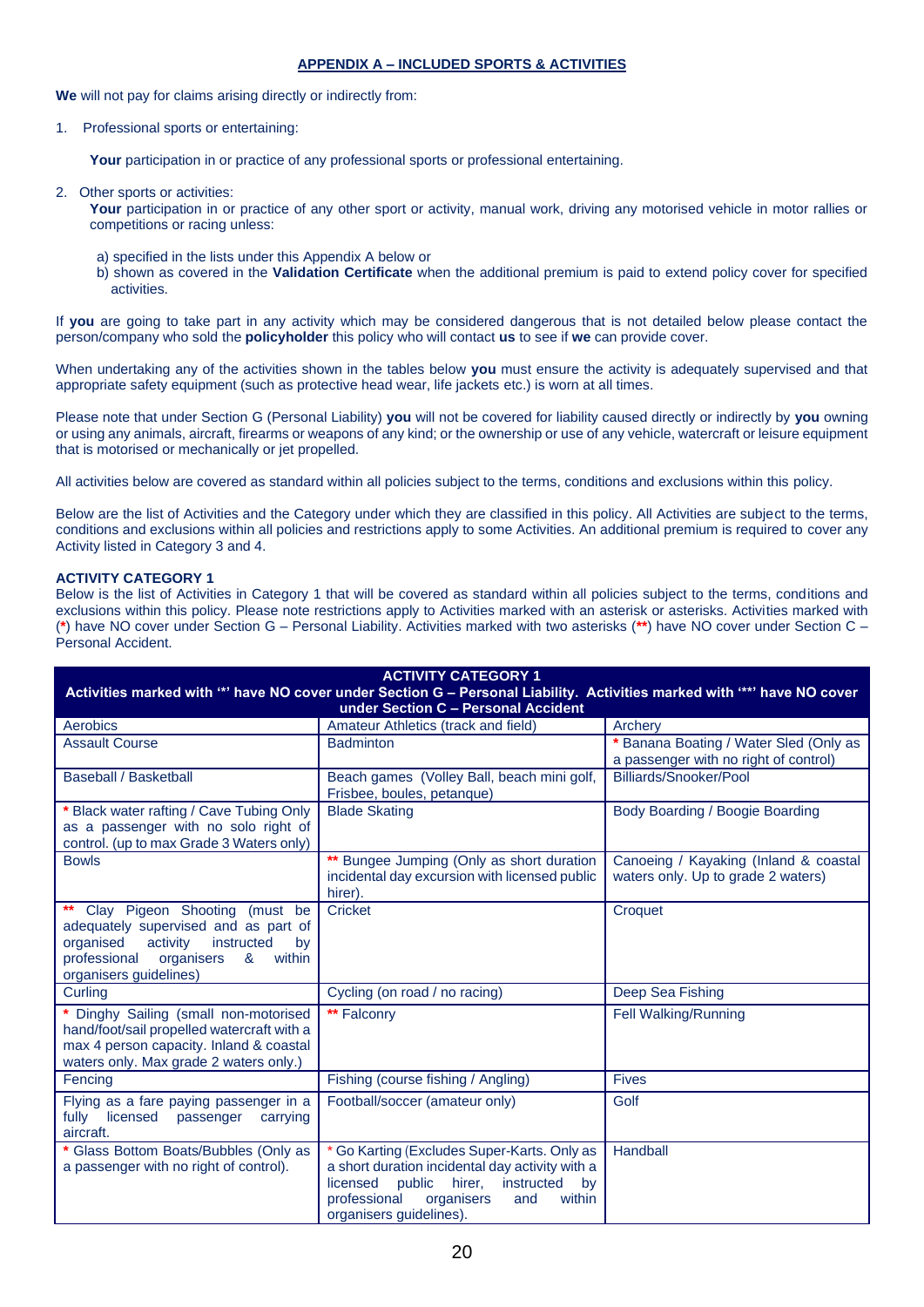| Hiking/Walking up to 2,500 metres<br>(recognised<br>man-made<br>trails<br>and<br>roads).                                                                                                        | Hurling (amateur only and not main purpose<br>of trip)                                                                                   | Jogging                                                                                                                |
|-------------------------------------------------------------------------------------------------------------------------------------------------------------------------------------------------|------------------------------------------------------------------------------------------------------------------------------------------|------------------------------------------------------------------------------------------------------------------------|
| Korfball                                                                                                                                                                                        | Lacrosse                                                                                                                                 | (Husky/Reindeer<br>Activates<br>Lapland<br>Ride, * Snowmobile, * Sledging, Short 3<br>Days Trips) Excludes Bobsleighs. |
| <b>Marathon Running</b>                                                                                                                                                                         | <b>Netball</b>                                                                                                                           | Octopush                                                                                                               |
| Orienteering (no climbing)                                                                                                                                                                      | <b>Racket Ball</b>                                                                                                                       | Rambling                                                                                                               |
| Refereeing (amateur only)                                                                                                                                                                       | Ringo                                                                                                                                    | Roller Skating/Blading/In Line Skating                                                                                 |
| <b>Rounders</b>                                                                                                                                                                                 | * Rowing / * River Canoeing                                                                                                              | Running (non-competitive recreational)                                                                                 |
| * Sail Boarding (inland & coastal waters<br>only                                                                                                                                                | Skateboarding                                                                                                                            | Sledging (not on snow)                                                                                                 |
| Snorkelling                                                                                                                                                                                     | Softball                                                                                                                                 | Spear Fishing (without tanks)                                                                                          |
| Squash                                                                                                                                                                                          | Surfing No Competitions. Inland and<br>Coastal waters only.                                                                              | Swimming                                                                                                               |
| Swimming with Dolphins                                                                                                                                                                          | Swimming/Bathing with Elephants                                                                                                          | <b>Sydney Harbour Bridge</b>                                                                                           |
| <b>Table Tennis</b>                                                                                                                                                                             | <b>Ten Pin Bowling</b>                                                                                                                   | <b>Tennis</b>                                                                                                          |
| Trampolining                                                                                                                                                                                    | <b>Track Events</b>                                                                                                                      | <b>Tree Canopy Walking</b>                                                                                             |
| Trekking up to 3,500 metres above sea<br>level<br>(on<br>organised<br>tours<br>and<br>recognised routes, not involving any<br>technical climbing. Search & Rescue for<br>medical reasons only.) | <b>Triathlon</b>                                                                                                                         | Tug of War                                                                                                             |
| Volleyball                                                                                                                                                                                      | <b>Wake Boarding</b>                                                                                                                     | <b>Water Polo</b>                                                                                                      |
| <b>Whale Watching</b>                                                                                                                                                                           | White Water Rafting only inland and coastal<br>waters and only as a passenger with no solo<br>right of control Up to Grade 3 water only. | * Wind Tunnel Flying (pads and helmets<br>to be worn)                                                                  |
| ** Wind Surfing/Sailboarding only inland<br>and coastal waters and only as a<br>passenger with no solo right of control<br>Up to Grade 3 water only.                                            | Zip Lining (Safety Harness must be worn)                                                                                                 | ** Zorbing/Hydro Zorbing/Sphering                                                                                      |

# **ACTIVITY CATEGORY 2 (Subject to a £150 excess)**

Below is the list of Activities in Category 2 that will be covered as standard within all policies subject to the terms, conditions and exclusions within this policy and an **excess** of £150 applies. Please note restrictions apply to all Category 2 Activities and all Activities shown have NO cover under Section C – Personal Accident and NO cover under Section G – Personal Liability.

| <b>ACTIVITY CATEGORY 2 (Subject to an excess of £150)</b><br>NO cover under Section C - Personal Accident and Section G - Personal Liability                            |                                                                                                                                                 |                                                                                                                                                        |  |
|-------------------------------------------------------------------------------------------------------------------------------------------------------------------------|-------------------------------------------------------------------------------------------------------------------------------------------------|--------------------------------------------------------------------------------------------------------------------------------------------------------|--|
| Abseiling (within organisers guidelines)                                                                                                                                | Administrative or Clerical Occupations                                                                                                          | <b>Archaeological Digging</b>                                                                                                                          |  |
| BMX Riding (up to Grade 2 slopes)                                                                                                                                       | <b>Camel Riding</b>                                                                                                                             | Catamaran Sailing (Territorial waters<br>only)                                                                                                         |  |
| <b>Clerical work</b>                                                                                                                                                    | <b>Elephant Riding/Trekking</b>                                                                                                                 | Gymnastics                                                                                                                                             |  |
| Heptathlon                                                                                                                                                              | Hot air Ballooning (organised one day<br>excursion pleasure rides only as fare paying<br>passenger. Not as a pilot or ballooning<br>safaris.    | Horse Riding (excluding competitions,<br>racing, jumping and hunting)                                                                                  |  |
| <b>Hovercraft Passenger</b>                                                                                                                                             | Jet Boating (no racing. Only as a short<br>duration incidental day excursion with a<br>licensed public hirer. Inland & coastal<br>waters only). | Jet Skiing (No racing. Only as a short<br>duration incidental day excursion with a<br>licensed public hirer. Inland & coastal<br>waters only).         |  |
| Judo (Training only & no contact).                                                                                                                                      | Kung Fu (Training only & no contact).                                                                                                           | Karate (training only & no contact)                                                                                                                    |  |
| <b>Manual Occupations including Voluntary</b><br>Work (only at ground level and involving<br>no more than hand tools)                                                   | Martial Arts (Training only & no contact).                                                                                                      | Motor Cycling (Max 250cc. Safety<br>helmet must be worn. No off road.)                                                                                 |  |
| Paintballing/War Games(wearing eye<br>protection)                                                                                                                       | Parascending (must be licensed operator<br>with professional guide and only in EU,<br>EEA, USA, Canada, Australia & New<br>Zealand).            | Pony Trekking wearing protective gear                                                                                                                  |  |
| Power Boating (no racing and non-<br>competitive)                                                                                                                       | Safari Trekking (must be organised tour)                                                                                                        | Sailing/Yachting<br><i>(includes</i><br>amateur<br>racing competitions, inland and territorial<br>waters only)                                         |  |
| <b>Sand Boarding</b>                                                                                                                                                    | Sand Dune Surfing / Sand skiing                                                                                                                 | Sand Yachting (no racing)                                                                                                                              |  |
| Scuba Diving to maximum depth of 30<br>metres (Providing<br><b>PADI/BSAC</b><br>Certificate of Proficiency held, or with a<br>qualified instructor where diving up to 9 | <b>Street Hockey</b>                                                                                                                            | Students working as counsellors or<br>university exchanges for practical<br>course work (manual work at ground<br>level using no more than hand tools) |  |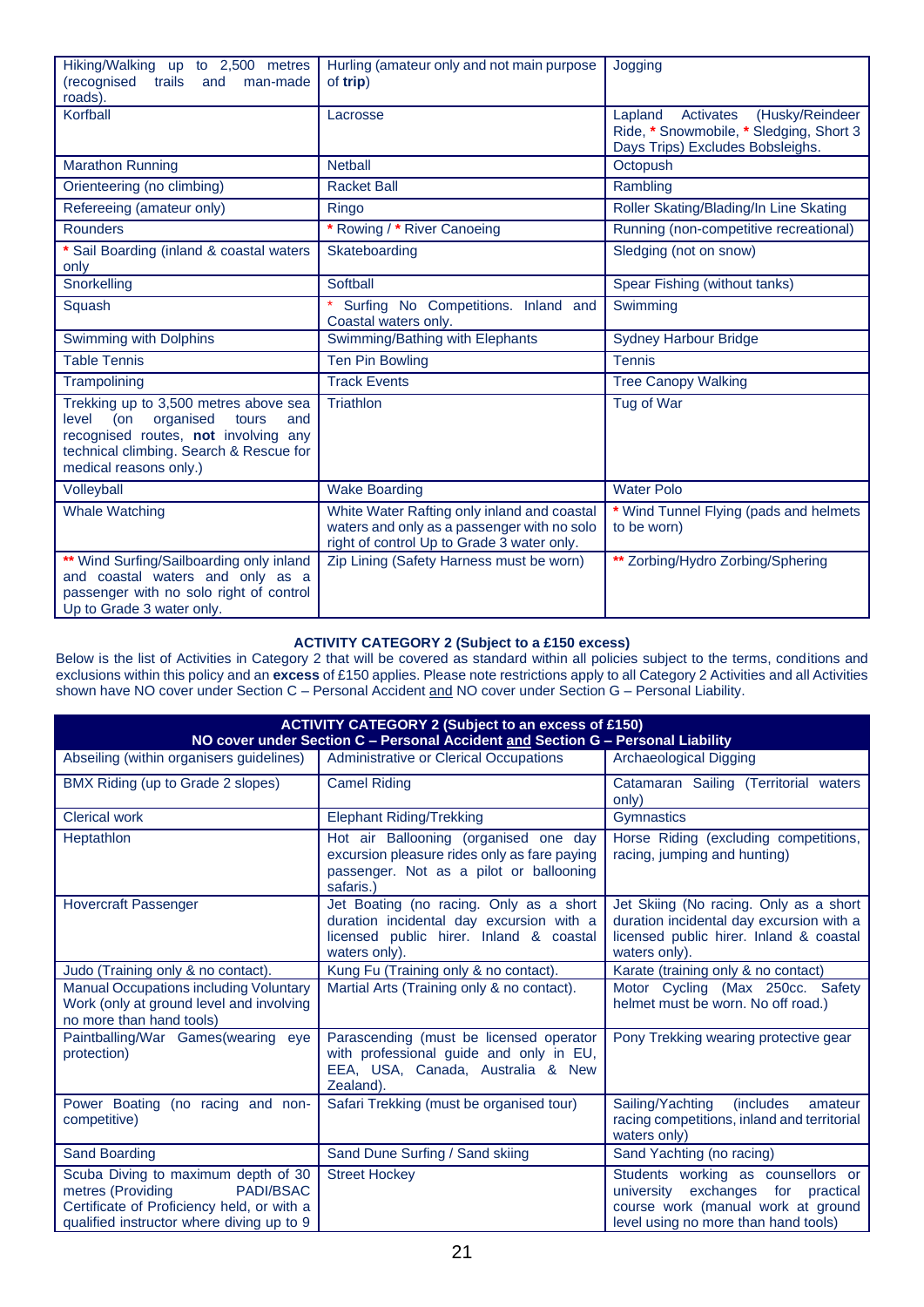| metres only). Subject to endorsement in<br>Appendix C. |                                                                                                                                 |             |
|--------------------------------------------------------|---------------------------------------------------------------------------------------------------------------------------------|-------------|
| Tall Ship Crewing (no racing)                          | Volunteer Work (includes manual work at   War Games / Paint Balling (wearing eye<br>ground level using no more than hand tools) | protection) |
| Water Skiing/Water Ski Jumping                         | Working (Includes Volunteer work / manual<br>work at ground level using no more than<br>hand tools)                             |             |

# **ACTIVITY CATEGORY 3 (subject to a £300 excess)**

Below is the list of Activities in Category 3 that will be covered under this insurance policy if the **policyholder** has paid the appropriate additional premium and this has been noted on the **Validation Certificate**, subject to the terms, conditions and exclusions within this policy. Please note the restrictions that apply to individual Activities and note that the following restrictions apply to all Activities shown below: All Activities have NO cover under Section C – Personal Accident and NO cover under Section G – Personal Liability.

| <b>ACTIVITY CATEGORY 3 (subject to an excess of £300).</b><br>NO cover under Section C - Personal Accident and NO cover under Section G - Personal Liability                                                                            |                                                                                                                                                                                                                            |                                                                                                                                                                                                                                                  |
|-----------------------------------------------------------------------------------------------------------------------------------------------------------------------------------------------------------------------------------------|----------------------------------------------------------------------------------------------------------------------------------------------------------------------------------------------------------------------------|--------------------------------------------------------------------------------------------------------------------------------------------------------------------------------------------------------------------------------------------------|
| Black Water Rafting (Grade 4. Only as a<br>passenger with no solo right of control.)                                                                                                                                                    | Boxing / Kick Boxing                                                                                                                                                                                                       | Canoeing / Kayaking (inland & coastal<br>waters only. Up to grade 3 waters)                                                                                                                                                                      |
| Dry Skiing                                                                                                                                                                                                                              | Heli skiing/Boarding (with licensed operator<br>in EU, EEA, USA, Canada, Australia and<br>New Zealand. Within organisers guidelines<br>and only as part of a pre-paid excursion led<br>by professional guides/organisers.) | Hockey (Protective head gear to be<br>worn)                                                                                                                                                                                                      |
| Kite Surfing (with licensed operator in<br>EU, EEA, USA, Canada, Australia and<br>Zealand.<br>Within<br>New<br>organisers<br>guidelines and only as part of a pre-paid<br>professional<br>led<br>excursion<br>by<br>guides/organisers.) | Mountain Biking / Cycling off road (wearing<br>a helmet and no racing)                                                                                                                                                     | Paragliding (with licensed operator in<br>EU, EEA, USA, Canada, Australia and<br>Within<br>Zealand.<br>New<br>organisers<br>guidelines and only as part of a pre-paid<br>led<br>professional<br>excursion<br>by<br>guides/organisers.)           |
| Quad Biking (wearing a helmet and no<br>racing)                                                                                                                                                                                         | Rock Climbing (not Mountain Climbing)                                                                                                                                                                                      | Rugby Amateur (Union/League)                                                                                                                                                                                                                     |
| Small Bore Target/Rifle Range Shooting<br>(within organisers guidelines)                                                                                                                                                                | White Water Rafting Grades 4 & 5. Only as<br>a passenger with no solo right of control.                                                                                                                                    | Weight Lifting (with licensed operator in<br>EU, EEA, USA, Canada, Australia and<br>Within<br>Zealand.<br><b>New</b><br>organisers<br>guidelines and only as part of a pre-paid<br>led<br>professional<br>by<br>excursion<br>guides/organisers.) |

# **ACTIVITY CATEGORY 4 (subject to a £500 excess)**

Below is the list of Activities in Category 4 that will be covered under this insurance policy if the **policyholder** has paid the appropriate additional premium and this has been noted on the **Validation Certificate**, subject to the terms, conditions and exclusions within this policy. Please note the restrictions that apply to individual Activities and note that the following restrictions apply to all Activities shown below: All Activities must be carried out within organisers guidelines and will only be covered as part of a pre-arranged/organised activity led or instructed by professional guides or organisers. All Activities have NO cover under Section C - Personal Accident and NO cover under Section G – Personal Liability.

| <b>ACTIVITY CATEGORY 4 (subject to an excess of £500)</b><br>Only when carried out within organisers guidelines and only covered as part of a pre-arranged/organised activity led or<br>instructed by professional guides or organisers<br>NO cover under Section C - Personal Accident and Section G - Personal Liability. |                                                                                                      |                                                                                                                                                          |  |
|-----------------------------------------------------------------------------------------------------------------------------------------------------------------------------------------------------------------------------------------------------------------------------------------------------------------------------|------------------------------------------------------------------------------------------------------|----------------------------------------------------------------------------------------------------------------------------------------------------------|--|
| Canyoning                                                                                                                                                                                                                                                                                                                   | <b>Cave Diving</b>                                                                                   | Flying - recreational flying as a pilot (if<br>current appropriate licence held)                                                                         |  |
| Gliding (with licensed operator in EU,<br>EEA, USA, Canada, Australia and New<br>Zealand)                                                                                                                                                                                                                                   | Hang Gliding (with licensed operator in EU,<br>EEA, USA, Canada, Australia and New<br>Zealand)       | <b>High Diving</b>                                                                                                                                       |  |
| <b>Ice Hockey</b>                                                                                                                                                                                                                                                                                                           | Luging/tobogganing (with licensed operator<br>in EU, EEA, USA, Canada, Australia and<br>New Zealand) | Parachuting (with licensed operator in<br>EU, EEA, USA, Canada, Australia and<br>New Zealand)                                                            |  |
| Polo                                                                                                                                                                                                                                                                                                                        | Pot Holing (with licensed operator in EU,<br>EEA, USA, Canada, Australia and New<br>Zealand)         | Scuba diving up to max 50 metres.<br>Providing PADI/BSAC Certificate of<br>Proficiency held otherwise no cover.<br>Subject to endorsement in Appendix C. |  |
| licensed<br>Shooting/Hunting (with<br>operator in EU, EEA, USA, Canada,<br>Australia and New Zealand)                                                                                                                                                                                                                       | Sky Diving (with licensed operator in EU,<br>EEA, USA, Canada, Australia and New<br>Zealand)         |                                                                                                                                                          |  |